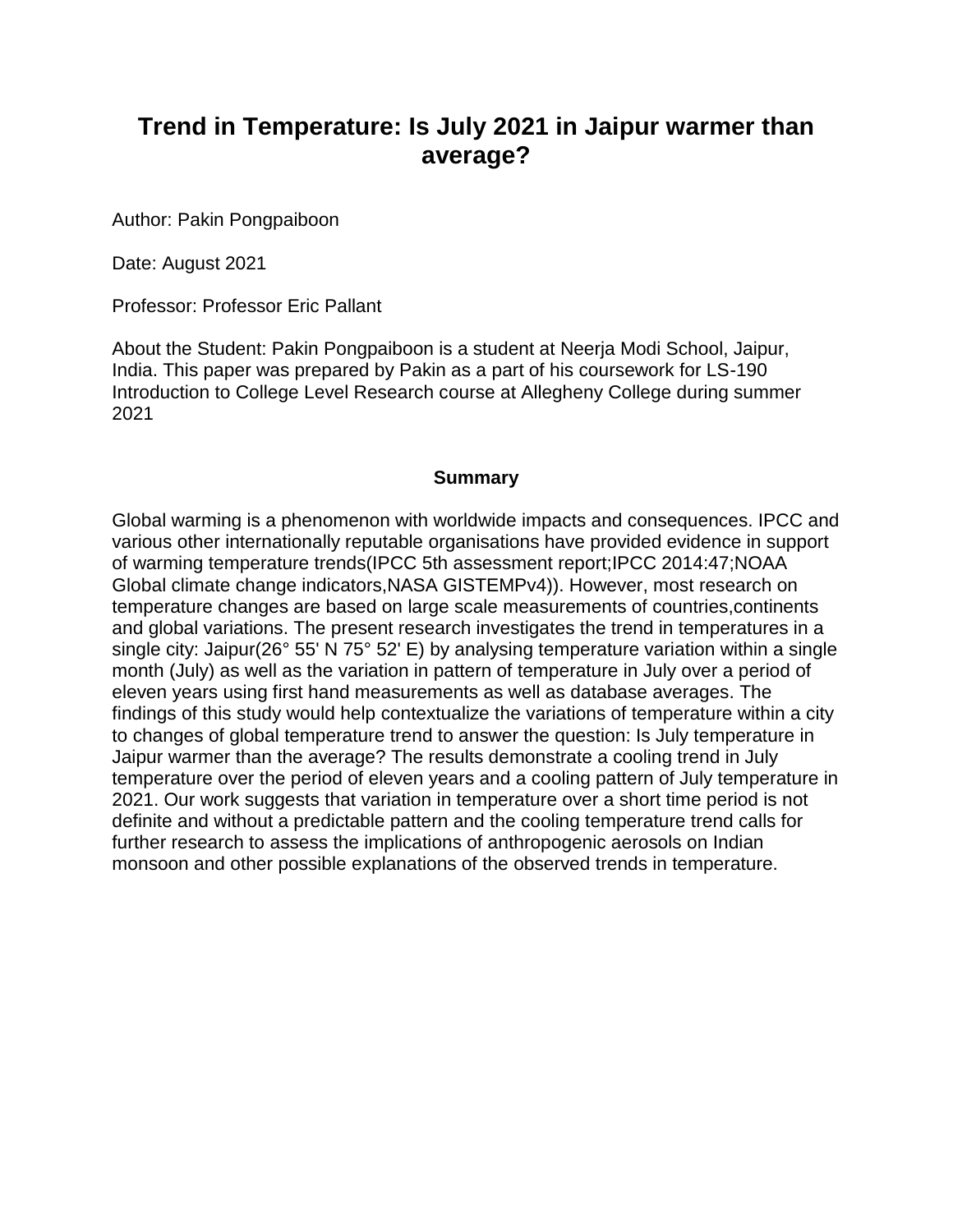### **Introduction**

According to the IPCC 5th assessment report, warming of the climate system is unequivocal. The IPCC special report on climate change and land also states that the average temperature overland between 2006-2015 was 1.58 ◦C higher than for the period 1850-1900, and 0.66◦C larger than the equivalent global mean temperature change. Additionally, the planet's average surface temperature has risen about 1.18 ◦C since late 19th century(NASA) which was driven largely by carbon dioxide emissions and other anthropogenic activities((IPCC 2014:47);Gaffney and Steffen,2017; Gabriele C Hegerl et al 2019;A. De Matteis,2017)). .As a result of this increase in global temperature,2016 and 2020 are tied for the warmest years on record(NOAA Global climate change indicators,NASA GISTEMPv4, HadCRUT, Global Temperature Dataset))

The IPCC report in 2013 states that "since the 1950s,many of the observed changes are unprecedented over decades to millennia. The atmosphere and ocean have warmed, the amounts of snow and ice have diminished, sea level has risen and the concentration of greenhouse gases have increased" (Watts et al.2015) The impact of climate change spans from its effect on the earth's biodiversity in terms of species abundances and distributions, habitats and composition and the functioning of the ecosystem(Biodiversity and Climate Change: Transforming the Biosphere;Nunez aet al,2019;ALINY P. F. PIRES ET AL 2018) to adverse effects on urban structures (Gonzalez et al. 2013) by the rise in sea level and intensity of storms (Grimmond et al.2011). Moreover, the increase in temperature due to climate change is also associated with human health losses and these losses are relatively pronounced in poorer countries(Meierrieks,2020). Climate change has led to an increase in prevalence of immunologic diseases and worsended respiratory allergic diseases as well (Katelaris & Beggs 2017;Ray& Ming 2020).

In India, one can expect more extreme rainfalls, longer dry spells,higher sea levels, and more severe heat waves in the future. Climate change will also have a more pronounced effect on India as compared to other countries due to the higher population density,larger spatial and temporal variability of rainfall and more poor people who are susceptible to climate variability(Srinivasan 2019). Moreover, changing climate would also lead to increased frequency and duration of heat stress that has been the cause of thousands of deaths in India in recent years(Rohini et al. 2016) as well as the reduction in irrigated rice yields by 10-15% and wheat yield by 22% by the end of the 21st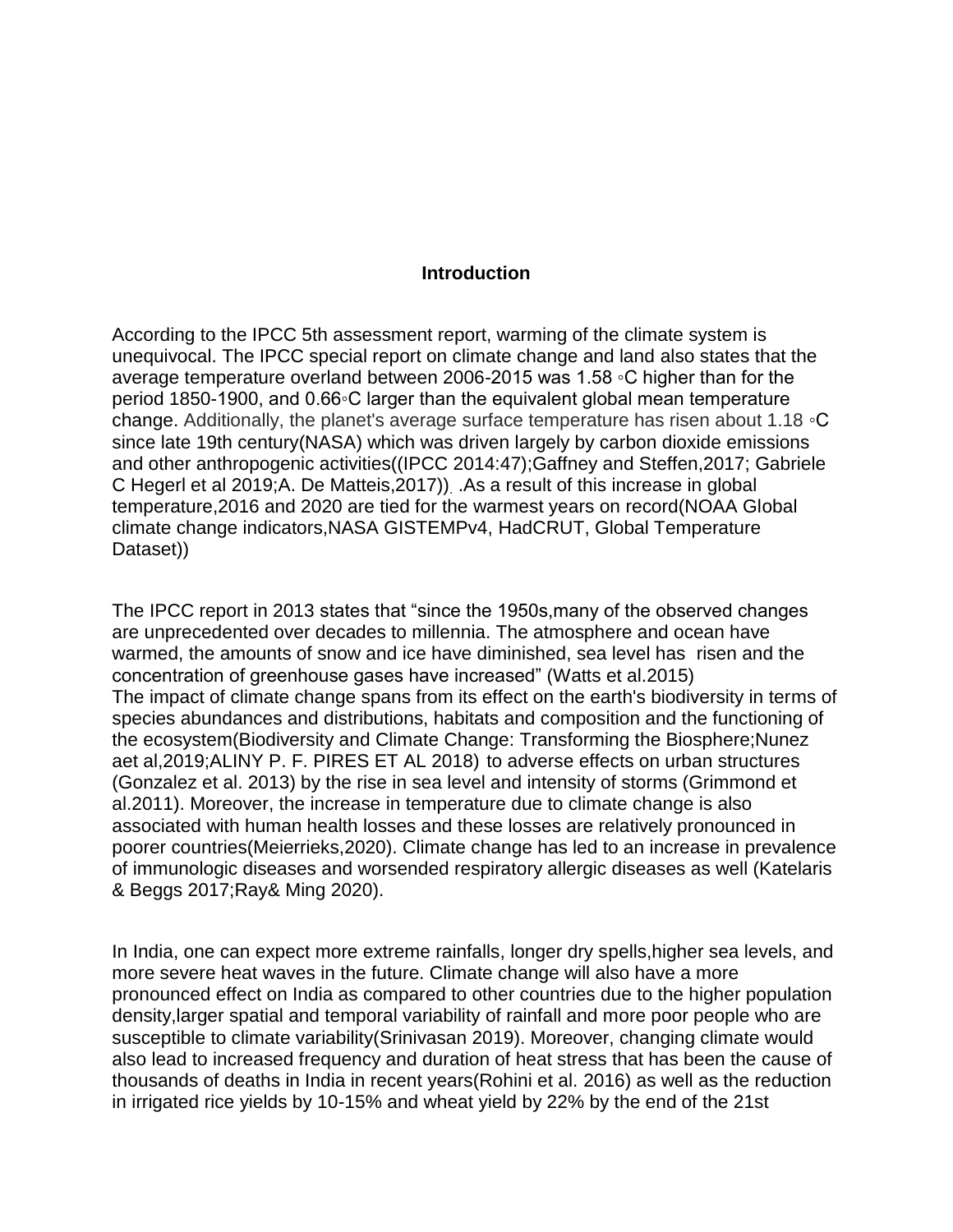Century(Soora et al. 2013; Birthal PS et al.2014). Additionally, there could be adverse impacts generated from extreme events like heat stress and climate related diseases.Diarrhea incidence in North India is projected to rise by 13% by the 2040s(Moors E et al. 2013). Malaria transmission window is also expected to expand in the North and Northeast(Dhiman et al. 2010).

Arid region of western part of India is under threat due to severe droughts, irregularity of rainfall and severe climatic characteristics(Jain et al,2013). Rajasthan, which lies in the Northwestern part of India, also has the maximum probability of occurrence of drought (Mall et al,2006). And as it is predicted by many GCMs(Global Climate Models) the frequency and magnitude of extreme events will be aggravated under climate change in the future (Chen et al,2011. IPCC;2014. Siliverstovs et al,2010). Additionally, Pingale et al,2014 observed both positive and negative trends in mean and extreme events of rainfall and temperature in the urban center of Rajasthan State. The minimum and maximum temperature showed significant increasing warming trends on a seasonal scale in the region. Sharma et al 2017 has also predicted via temperature model for Rajasthan that the average mean temperature for the period of 2011-2040 ie. 26.5 °C would be highest in a region which includes Jaipur, Nagaur, Bikaner, Bans-wara, Jhalawar and Jodhpur.

It can be interpreted from the findings of A. Mathew et al 2018 that there is a continuous increase in land surface temperature of Jaipur city and the gradient between hotspot and area surrounding it is falling ie. more and more areas are experiencing temperatures closer to that of the hotspot. Additionally, according to Chandra et al 2018, there is less change in extreme temperature range but more area increase in mean temperature(30-35 °C).

This research aims to determine the trend in July temperature over the period of 2009 to 2020 in Jaipur and whether the July temperature in 2021 is higher or lower than the average temperature of those years. Moreover, the study will assess whether the 2021 July temperature at 6PM over a period of 16 days will follow the trend of the July temperature over the same period of days from 2009-2020 given that various studies and models (Sharma et al 2017; A. Mathew et al 2018; Chandra et at 2018) have predicted warmer temperatures in the city of Jaipur and the state of Rajasthan. Furthermore, this study will determine the associated consequences and potential solutions to global warming.

# **Methodology**

To compare the July temperature in 2021 to July temperature from 2009-2020, secondary data was collected from Worldweatheronline. For each day in July, the maximum temperature and the minimum temperature of the day was identified. This was then calculated into the average temperature per day in July. The average of the maximum and minimum temperatures of each day in July was calculated and average of these daily measurements were used to create an average temperature for the month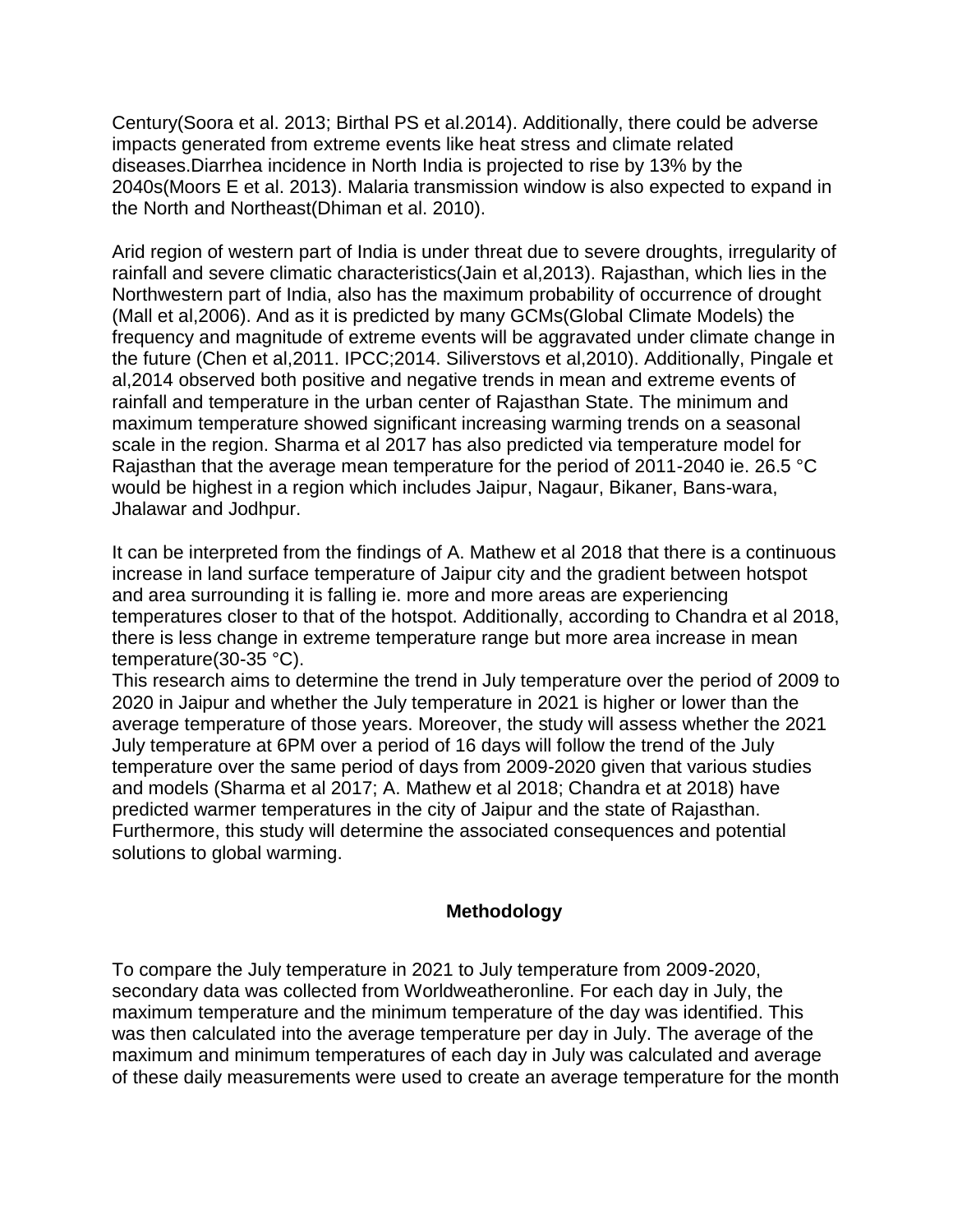of July in each year between 2009 and 2021.Graph of data collected then allowed for comparison between the selected years.

To determine whether temperatures measured at 26°52'07.0"N 75°45'52.5"E at 18:00 from July 14th to 31st are higher or lower than the average temperature at 18.00 from 2009 to 2020, primary data was collected and compared to secondary data from Worldweatheronline. Measurements were taken using a digital thermometer with measurement accuracy of ±1 °c. The reading is taken approximately 2 metres away from any building to minimise the effect of radiation. Moreover, to ensure that the thermometer is not in direct contact with sunlight, frost or rain, the readings were taken in a shaded area. For each reading, the thermometer was allowed to adjust to sudden temperature change for 2 minutes and was kept 5 feet above the ground. Graph of average temperature per day of July 2009 to 2020 was compared to the temperature measured for each day in July 2021.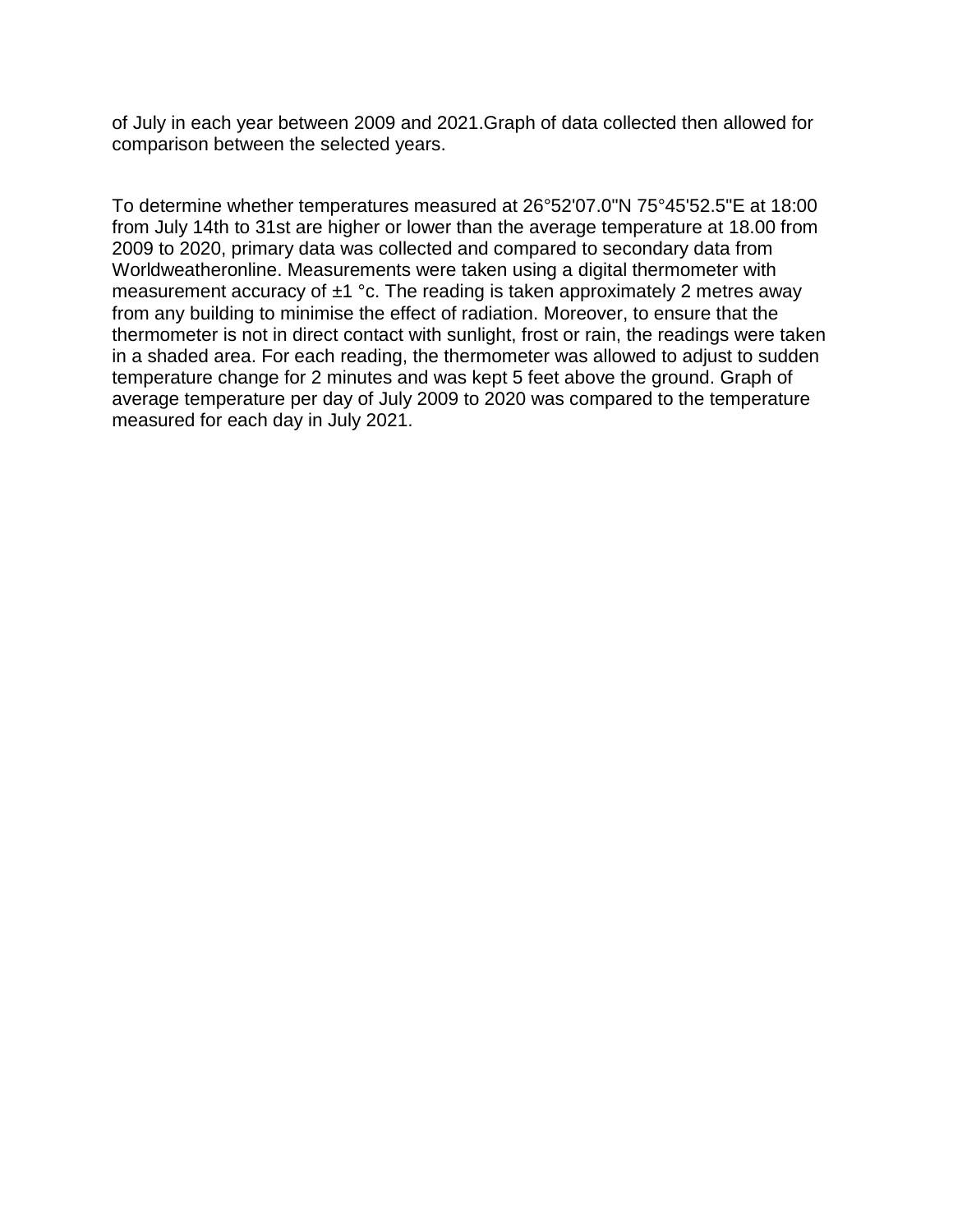## **Results**

Average Temperature for the day at 6 PM/ °c(2009-2020) and<br>Temperature for the day at 6PM/ °c(2021)



Figure 1.Graph of average July temperature at 6PM from July 14th to 31st(2009-2020) VS Graph of measured temperature at 6PM from July 14th to 31st(2021)

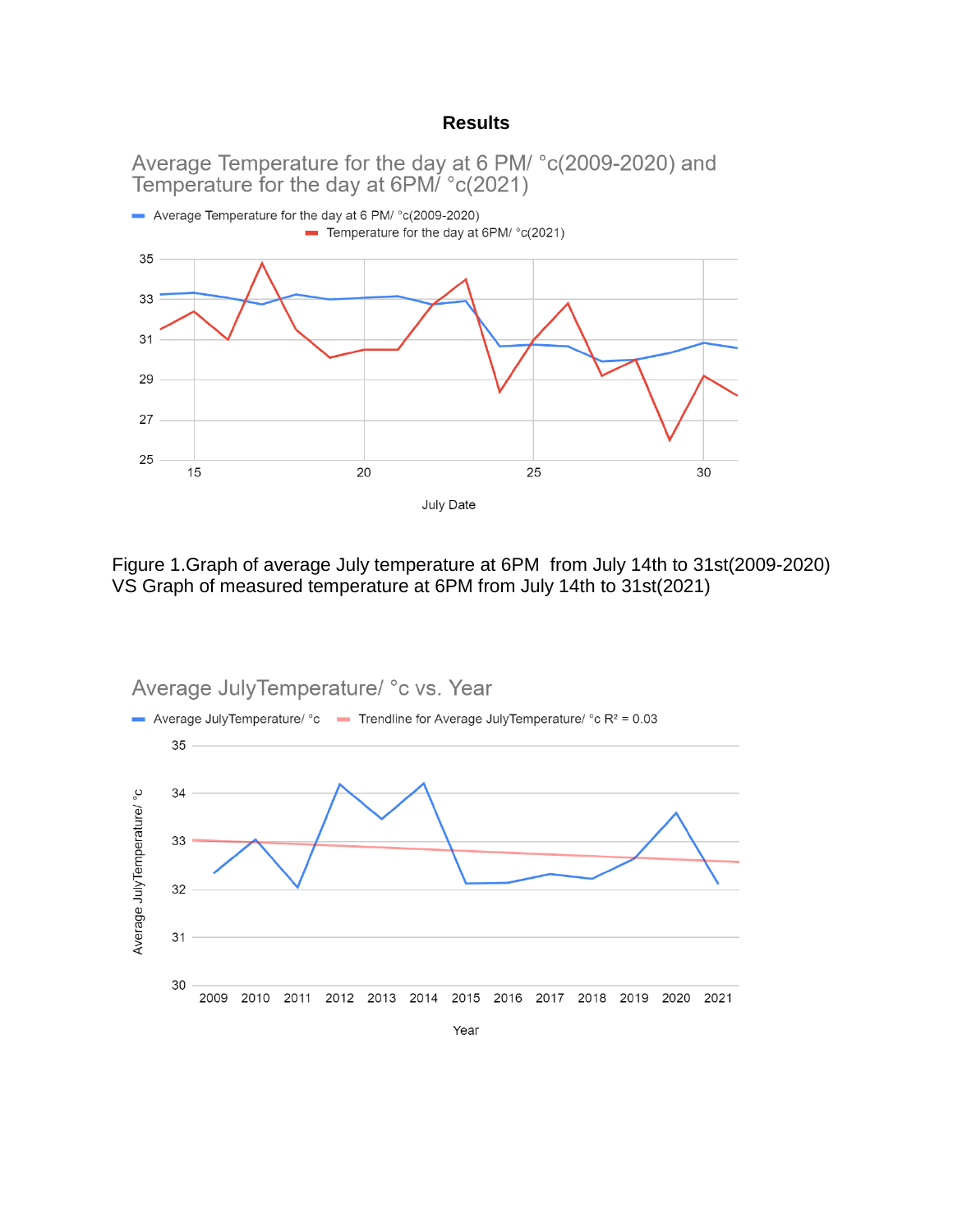Figure2. Graph of average July temperature from 2019 to 2020

Figure 3. Shapiro-Wilk Test for average July temperature at 6PM from July 14th to 31st(2009-2020)

| <b>Results</b>                                                                                          |                                                                                       |                            |  |
|---------------------------------------------------------------------------------------------------------|---------------------------------------------------------------------------------------|----------------------------|--|
| Sample size (n):                                                                                        | 18                                                                                    |                            |  |
| Average (x):                                                                                            | 31.907407                                                                             |                            |  |
| Median:                                                                                                 | 32.75                                                                                 |                            |  |
| Sample Standard Deviation (S):                                                                          | 1.350952                                                                              |                            |  |
| Sum of Squares:                                                                                         | 31.026235                                                                             |                            |  |
| $\mathbf{b}$ :                                                                                          | 4.959333                                                                              |                            |  |
| Skewness:                                                                                               | $-0.299073$                                                                           |                            |  |
| Skewness Shape:                                                                                         | Potentially Symmetrical (pval=1.423)<br>$-1.939946$                                   |                            |  |
| <b>Excess kurtosis:</b>                                                                                 |                                                                                       |                            |  |
| Tails Shape:                                                                                            | Potentially Mesokurtic, normal like tailes (pval=1.938)                               |                            |  |
| P-value:                                                                                                | 0.00120071                                                                            |                            |  |
| p-value<br>0.001                                                                                        |                                                                                       |                            |  |
| Shapiro-Wilk test, using aright-tailed normal distribution                                              |                                                                                       | <b>Normal Distribution</b> |  |
| 1. H <sub>0</sub> hypothesis<br>Since p-value < $\alpha$ , we reject the H <sub>0</sub> .               |                                                                                       | 0.4                        |  |
| It is assumed that the data is not normally distributed.<br>big enough to be statistically significant. | In other words, the difference between the data sample and the normal distribution is | 0.3                        |  |

#### 2. P-value

p-value is 0.00120071, hence, the chance of type1 error (rejecting a correct H<sub>0</sub>) is small: 0.001201 (0.12%) The smaller the p-value, the more it supports  $H_1$ 

#### 3. The statistics

W is 0.792716. It is not in the 95% critical value accepted range: [0.8965 : 1.0000]



Figure4. Shapiro-Wilk Test measured temperature at 6PM from July 14th to 31st(2021)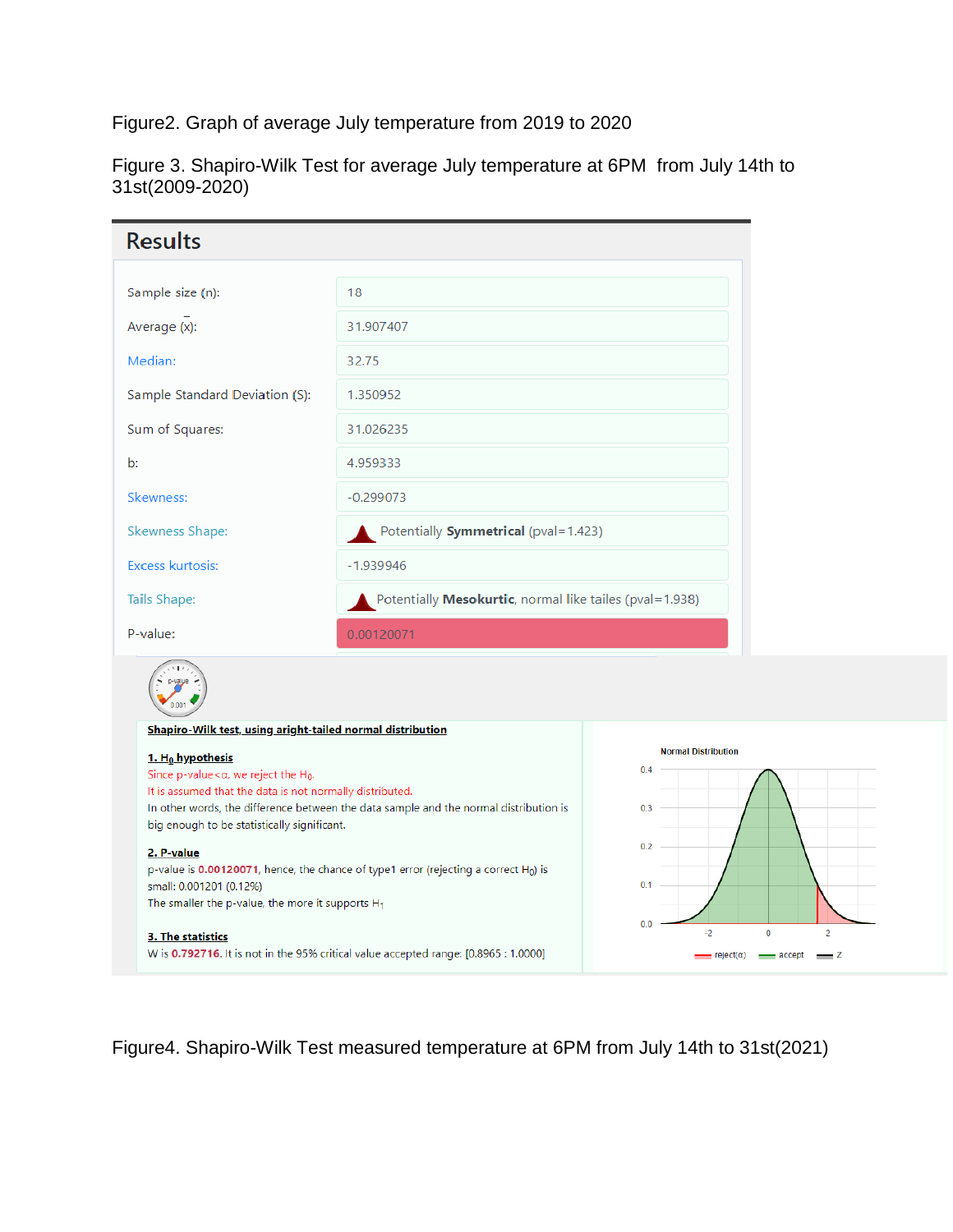| <b>Results</b>                 |                                                         |  |  |
|--------------------------------|---------------------------------------------------------|--|--|
|                                |                                                         |  |  |
| Sample size (n):               | 18                                                      |  |  |
| Average (x):                   | 30.766667                                               |  |  |
| Median:                        | 30.75                                                   |  |  |
| Sample Standard Deviation (S): | 2.161699                                                |  |  |
| Sum of Squares:                | 79.440000                                               |  |  |
| b:                             | 8.856710                                                |  |  |
| Skewness:                      | $-0.175069$                                             |  |  |
| Skewness Shape:                | Potentially Symmetrical (pval=1.256)                    |  |  |
| Excess kurtosis:               | 0.288873                                                |  |  |
| Tails Shape:                   | Potentially Mesokurtic, normal like tailes (pval=0.781) |  |  |
| P-value:                       | 0.994978                                                |  |  |
| Outliers:                      |                                                         |  |  |



#### Shapiro-Wilk test, using aright-tailed normal distribution

#### 1. H<sub>0</sub> hypothesis

Since p-value >  $\alpha$ , we accept the H<sub>0</sub>. It is assumed that the data is normally distributed. In other words, the difference between the data sample and the normal distribution is not big enough to be statistically significant.

#### 2. P-value

p-value is 0.994978, hence, if we would reject H<sub>0</sub>, the chance of type1 error (rejecting a correct  $H_0$ ) would be too high: 0.9950 (99.50%) The larger the p-value, the more it supports  $H_0$ 

#### 3. The statistics

W is 0.987428. It is in the 95% critical value accepted range: [0.8965 : 1.0000]





Figure 5. Levene's test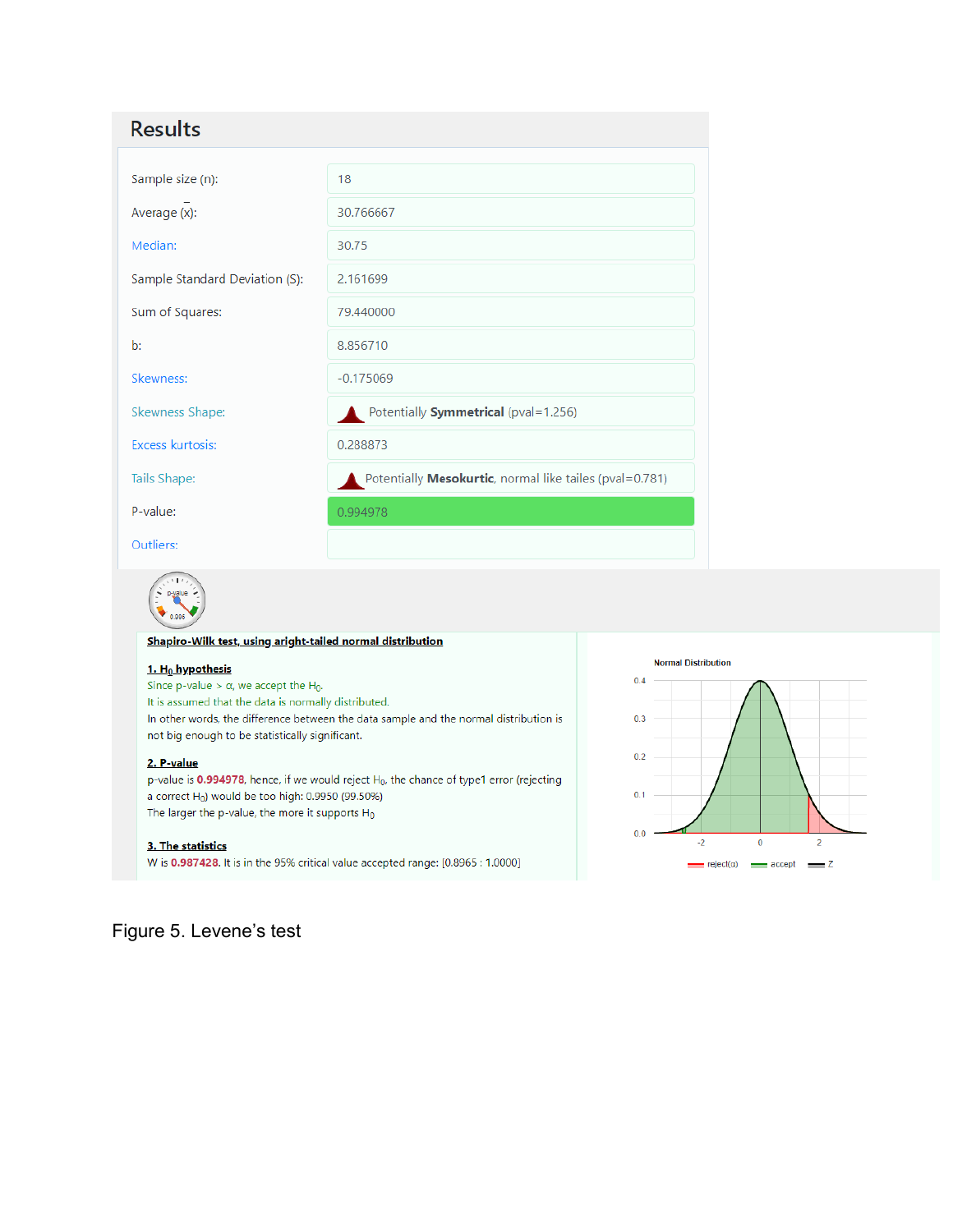| Sample 1 (a)      | Sample 2 (b)      |                                |                                  |
|-------------------|-------------------|--------------------------------|----------------------------------|
| 33.25             | 31.5              |                                |                                  |
| 33.33             | 32.4              |                                |                                  |
| 33.08             | 31                |                                |                                  |
| 32.75             | 34.8              |                                |                                  |
| 33.25             | 31.5              |                                |                                  |
| 33                | 30.1              |                                |                                  |
| 33.08             | 30.5              |                                |                                  |
| 33.17             | 30.5              |                                |                                  |
| 32.75             | 32.7              |                                |                                  |
| 32.92             | 34                |                                |                                  |
| 30.67             | 28.4              |                                |                                  |
| 30.75             | 31                |                                |                                  |
| 30.67             | 32.8              |                                |                                  |
| 29.92             | 29.2              |                                |                                  |
| 30                | 30                |                                |                                  |
| 30.33             | 26                |                                |                                  |
| 30.83             | 29.2              |                                |                                  |
| 30.58             | 28.2              |                                |                                  |
|                   |                   |                                |                                  |
|                   |                   |                                |                                  |
|                   |                   |                                |                                  |
|                   |                   |                                |                                  |
| Mean $a - a_i(c)$ | Mean $b - b_i(d)$ | (Mean $c - c_i$ ) <sup>2</sup> | (Mean $d$ - $d_i$ ) <sup>2</sup> |
| 1.3428            | 0.7333            | 0.0141                         | 0.5303                           |
| 1,4228            | 1,6333            | 0.0015                         | 0.0295                           |
| 1.1728            | 0.2333            | 0.0834                         | 1.5085                           |
| 0.8428            | 4.0333            | 0.3829                         | 6.6141                           |
| 1.3428            | 0.7333            | 0.0141                         | 0.5303                           |
| 1.0928            | 0.6667            | 0.136                          | 0.6318                           |
| 1,1728            | 0.2667            | 0.0834                         | 1,4277                           |
| 1.2628            | 0.2667            | 0.0395                         | 1.4277                           |
| 0.8428            | 1,9333            | 0.3829                         | 0.2226                           |
| 1.0128            | 3,2333            | 0.2014                         | 3.1392                           |
| 1.2372            | 2.3667            | 0.0503                         | 0.8192                           |
| 1.1572            | 0.2333            | 0.0926                         | 1.5085                           |
| 1,2372            | 2.0333            | 0.0503                         | 0.3269                           |
| 1,9872            | 1,5667            | 0.2763                         | 0.0111                           |
| 1.9072            | 0.7667            | 0.1986                         | 0.4829                           |
| 1.5772            | 4.7667            | 0.0134                         | 10.9238                          |
| 1.0772            | 1,5667            | 0.1477                         | 0.0111                           |
| 1,3272            | 2.5667            | 0.018                          | 1.2213                           |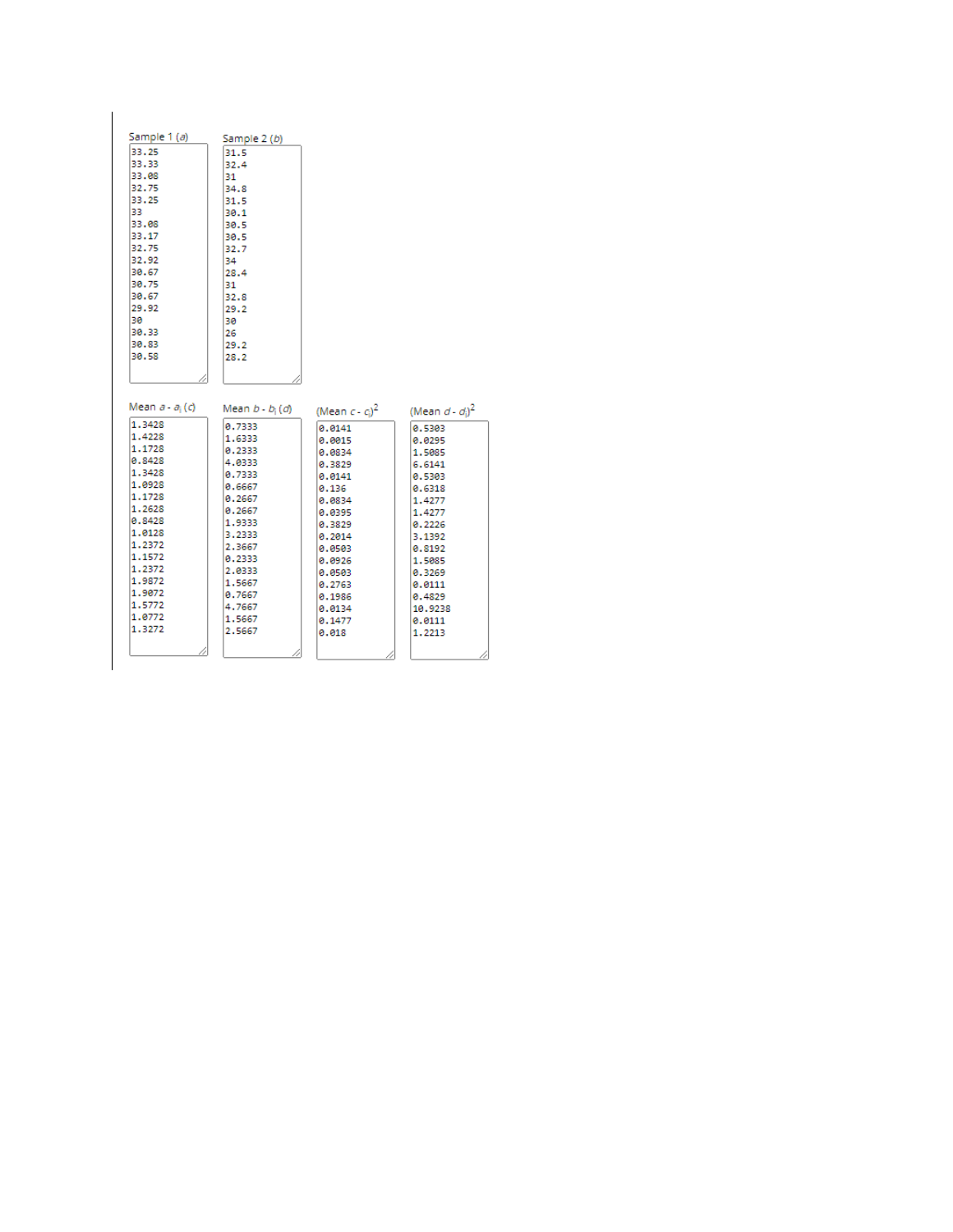| Summary of Data |                  |        |         |
|-----------------|------------------|--------|---------|
|                 | Sample Variances |        |         |
|                 | $\epsilon$       | d      | Total   |
| N               | 18               | 18     | 36      |
| ΣX              | 23.0156          | 29.6   | 52.6156 |
| Mean            | 1.2786           | 1.6444 | 1.462   |
| $\Sigma X^2$    | 31.013           | 79.44  | 110.453 |
| Std.Dev.        | 0.3053           | 1.3452 | 0.9791  |

| <b>Result Details</b>  |         |    |        |               |
|------------------------|---------|----|--------|---------------|
| <b>Source</b>          | SS      | df | МS     |               |
| Between-<br>treatments | 1.2043  | 1  | 1.2043 | $F = 1.26578$ |
| Within-<br>treatments  | 32.3488 | 34 | 0.9514 |               |
| Total                  | 33.5531 | 35 |        |               |

The *f*-ratio value is 1.26578. The *p*-value is .26844. The result is *not* significant at  $p < .05$ .

The requirement of homogeneity is met.

Figure 6. Independent T Test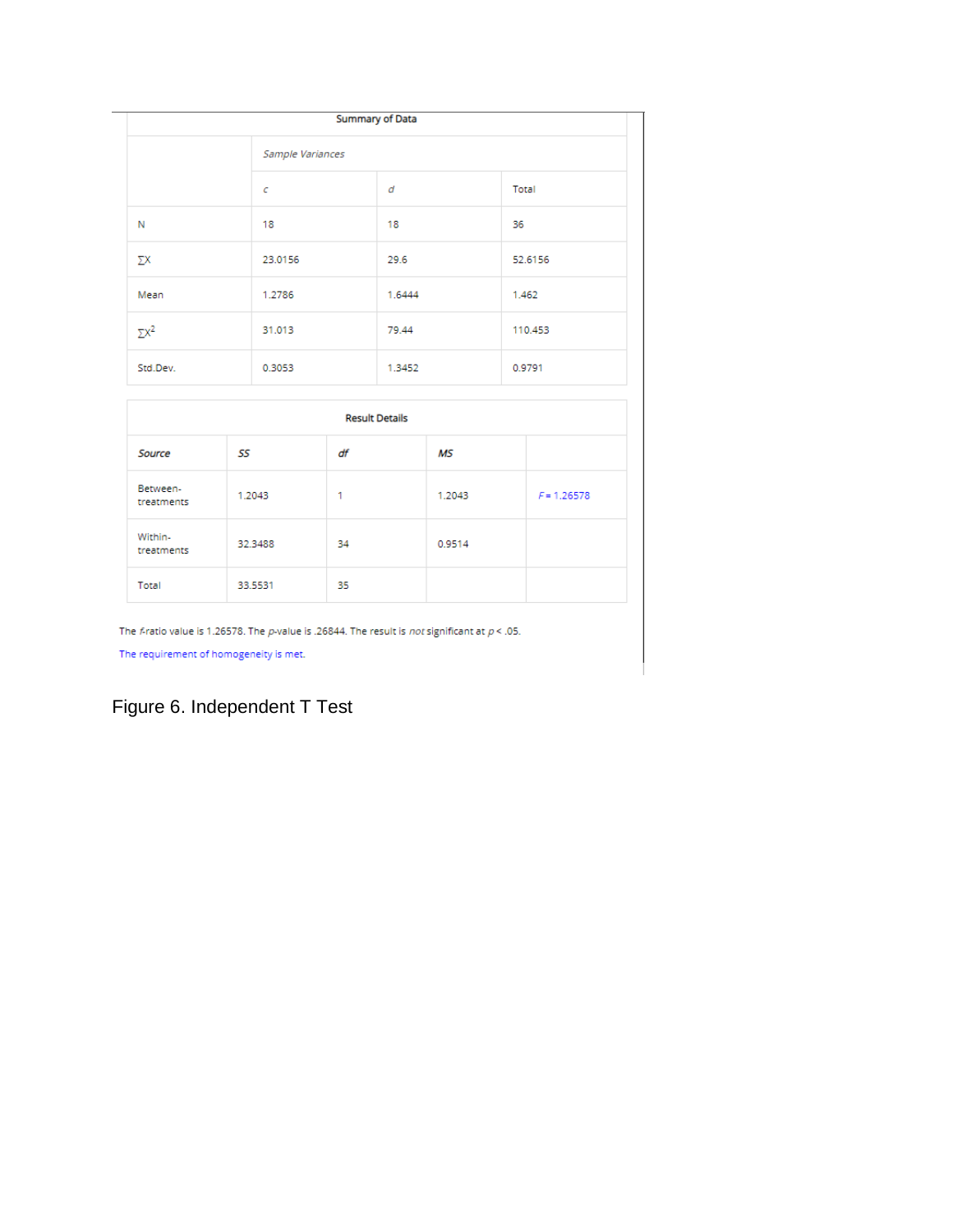| Treatment $1(X)$                                                                                       | $Diff(X-M)$   | Sq. Diff $(X - M)^2$ |
|--------------------------------------------------------------------------------------------------------|---------------|----------------------|
| 33.25                                                                                                  | $1.34 =$      | 1.80                 |
| 33.33                                                                                                  | 1.42          | 2.02                 |
| 33.08                                                                                                  | 1.17          | 1.38                 |
| 32.75                                                                                                  | 0.84          | 0.71                 |
| 33.25                                                                                                  | 1.34          | 1.80                 |
| 33                                                                                                     | 1.09          | 1.19                 |
| 33.08                                                                                                  | 1.17          | 1.38                 |
| 33.17                                                                                                  | 1.26          | 1.59                 |
| 32.75                                                                                                  | 0.84          | 0.71                 |
| 32.92                                                                                                  | 1.01          | 1.03                 |
| 30.67                                                                                                  | $-1.24$       | 1.53                 |
| 30.75                                                                                                  | $-1.16$       | 1.34                 |
| 30.67                                                                                                  | $-1.24$       | 1.53                 |
| 29.92                                                                                                  | $-1.99$       | 3.95                 |
| 30                                                                                                     | $-1.91$       | 3.64                 |
| 30.33                                                                                                  | $-1.58$       | 2.49                 |
| 30.83                                                                                                  | $-1.08$       | 1.16                 |
| 30.58                                                                                                  | $-1.33$       | 1.76                 |
|                                                                                                        | M: 31.91      | SS: 31.01            |
| Treatment $2(X)$                                                                                       | $Diff(X - M)$ | Sq. Diff $(X - M)^2$ |
| 31.5                                                                                                   | 0.73          | 0.54                 |
| 32.4                                                                                                   | 1.63          | 2.67                 |
| 31                                                                                                     | 0.23          | 0.05                 |
| 34.8                                                                                                   |               |                      |
|                                                                                                        | 4.03          | 16.27                |
|                                                                                                        | 0.73          | 0.54                 |
|                                                                                                        | $-0.67$       | 0.44                 |
|                                                                                                        | $-0.27$       | 0.07                 |
|                                                                                                        | $-0.27$       | 0.07                 |
|                                                                                                        | 1,93          | 3.74                 |
|                                                                                                        | 3.23          | 10.45                |
|                                                                                                        | $-2.37$       | 5.60                 |
|                                                                                                        | 0.23          | 0.05                 |
|                                                                                                        | 2.03          | 4.13                 |
|                                                                                                        | $-1.57$       | 2.45                 |
|                                                                                                        | $-0.77$       | 0.59                 |
|                                                                                                        | $-4.77$       | 22.72                |
|                                                                                                        | $-1.57$       | 2.45                 |
| 31.5<br>30.1<br>30.5<br>30.5<br>32.7<br>34<br>28.4<br>31<br>32.8<br>29.2<br>30.<br>26.<br>29.2<br>28.2 | $-2.57$       | 6.59                 |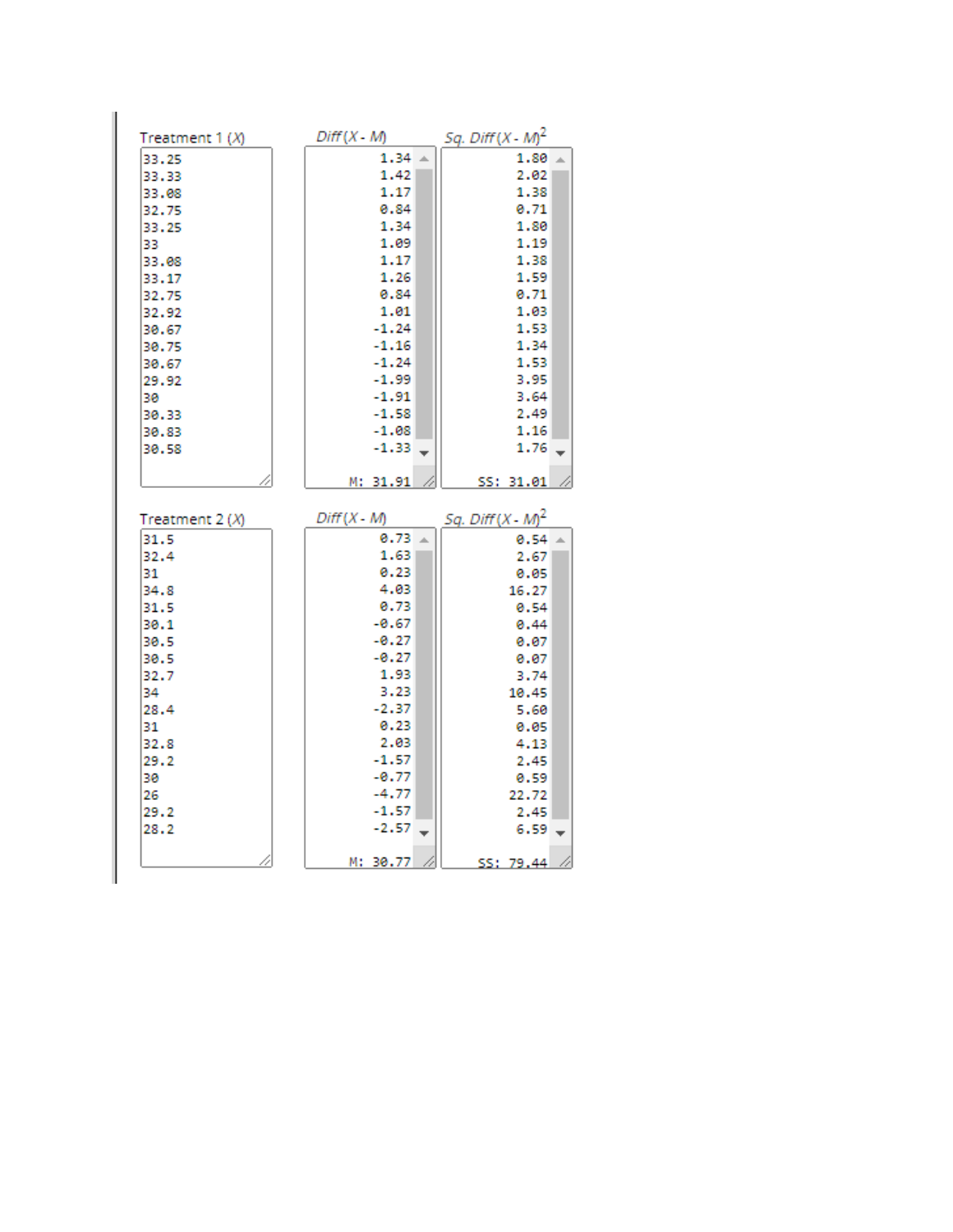| Significance Level:                   | Difference Scores Calculations                                                                  |  |
|---------------------------------------|-------------------------------------------------------------------------------------------------|--|
| $\bigcirc$ .01                        |                                                                                                 |  |
| @.05                                  | Treatment 1                                                                                     |  |
| $\circ$ .10                           | $N_1$ : 18                                                                                      |  |
| One-tailed or two-tailed hypothesis?: | $df_1 = N - 1 = 18 - 1 = 17$                                                                    |  |
|                                       | $M_1$ : 31.91                                                                                   |  |
| © One-tailed                          | SS <sub>1</sub> : 31.01                                                                         |  |
| ○ Two-tailed                          | $s^2$ <sub>1</sub> = $SS_1/(N-1)$ = 31.01/(18-1) = 1.82                                         |  |
|                                       |                                                                                                 |  |
|                                       |                                                                                                 |  |
|                                       | Treatment 2                                                                                     |  |
|                                       | $N_2$ : 18                                                                                      |  |
|                                       | $df_2 = N - 1 = 18 - 1 = 17$                                                                    |  |
|                                       | $M_2$ : 30.77                                                                                   |  |
|                                       | 55 <sub>2</sub> : 79.44                                                                         |  |
|                                       | $s^2$ <sub>2</sub> = $SS_2/(N-1)$ = 79.44/(18-1) = 4.67                                         |  |
|                                       |                                                                                                 |  |
|                                       |                                                                                                 |  |
|                                       | <b>T-value Calculation</b>                                                                      |  |
|                                       |                                                                                                 |  |
|                                       | $s^2_{p} = ((df_1/(df_1 + df_2)) * s^2_{1}) + ((df_2/(df_2 + df_2))$                            |  |
|                                       | $\star$ $s^2$ <sub>2</sub> ) = ((17/34) $\star$ 1.82) + ((17/34) $\star$ 4.67) =                |  |
|                                       | 3.25                                                                                            |  |
|                                       | $s^2_{M_1} = s^2_{p}/N_1 = 3.25/18 = 0.18$                                                      |  |
|                                       |                                                                                                 |  |
|                                       | $s^2$ <sub>M<sub>2</sub> = <math>s^2</math><sub>p</sub><math>/N_2</math> = 3.25/18 = 0.18</sub> |  |
|                                       |                                                                                                 |  |
|                                       | $t=(M_1\cdot M_2)/\sqrt{(s^2_{M_t}+s^2_{M_s})}=1.14/\sqrt{0.36}=1.9$                            |  |

The *t*-value is 1.8984. The *p*-value is .033079. The result is significant at  $p < .05$ .

 $\mathcal{L}^{\text{max}}$ 

P-value is 0.033079. The result is significant at p< .05

Figure 7. Effect size

 $\mathcal{L}_{\mathcal{C}}$  , and  $\mathcal{L}_{\mathcal{C}}$  , and  $\mathcal{L}_{\mathcal{C}}$  , and  $\mathcal{L}_{\mathcal{C}}$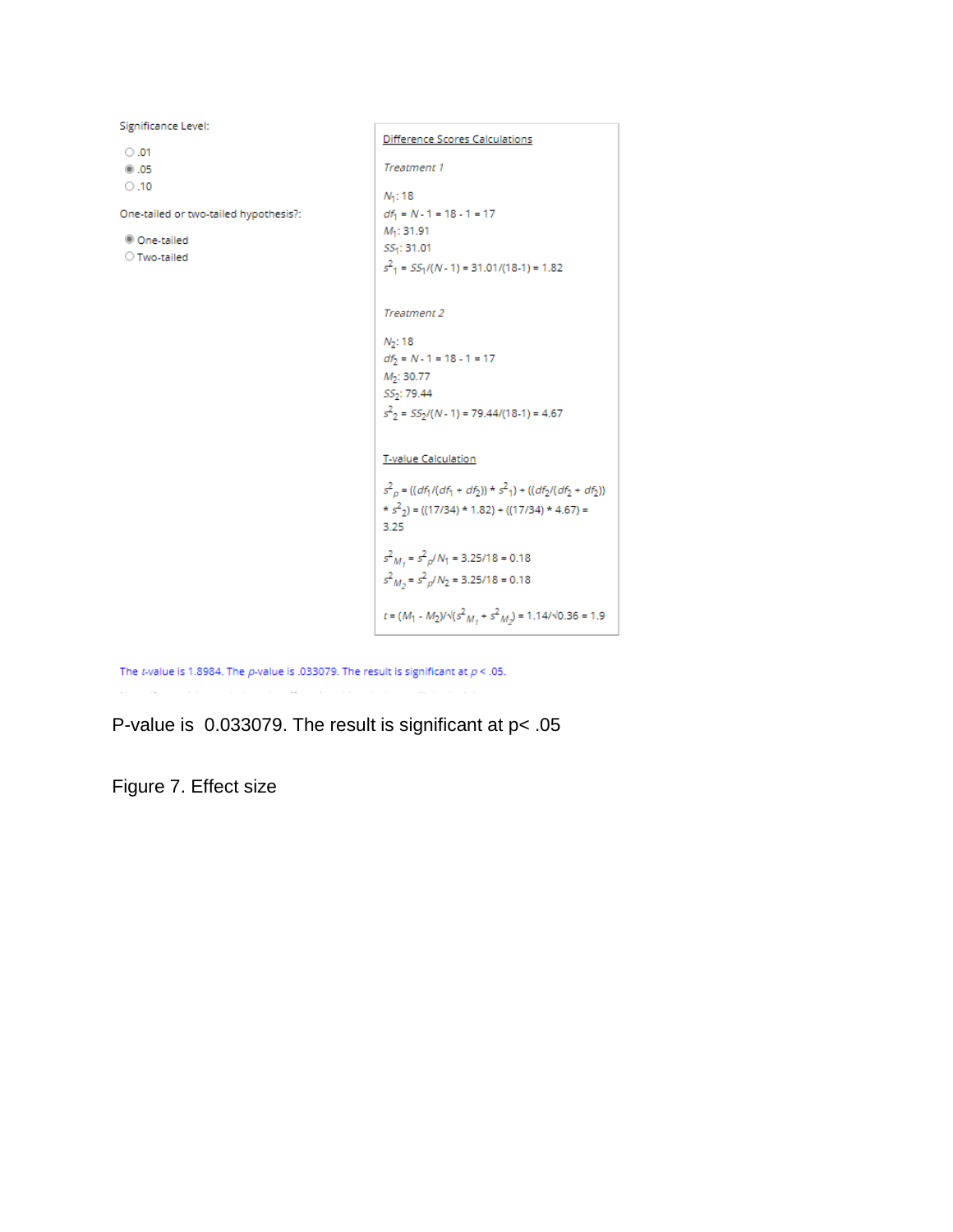| Group 1                                                                               | Group <sub>2</sub>                                          |                     |  |  |
|---------------------------------------------------------------------------------------|-------------------------------------------------------------|---------------------|--|--|
| 31.91<br>Mean $(M)$ :<br>1.35<br>Standard deviation $(s)$ :<br>18<br>Sample size (n): | Mean $(M)$ :<br>Standard deviation (s):<br>Sample size (n): | 30.77<br>2.16<br>18 |  |  |
| Calculate<br>Reset                                                                    |                                                             |                     |  |  |
| Success!                                                                              |                                                             |                     |  |  |
| Cohen's $d = (30.77 - 31.91)/1.801125 = 0.632938$ .                                   |                                                             |                     |  |  |
| Glass's $delta = (30.77 - 31.91)/1.35 = 0.844444$ .                                   |                                                             |                     |  |  |
| Hedges' $g = (30.77 - 31.91)/1.801125 = 0.632938$ .                                   |                                                             |                     |  |  |

All statistical tests were calculated from Social Science Statistics Calculator

The graph of average temperature at 6PM from July 14th to 31st(2009-2020) VS Graph of measured temperature at 6PM from July 14th to 31st(2021) is shown in Figure 1. Independent T-test was chosen to analyse whether there was a significant difference between the average temperature of 2009-2020 (From July 14th to 31st) and temperature of 2021(From July 14th to 31st) at 6PM. Similar variation in each condition is the most essential criteria for a parametric test and this was shown by Levene's test(Figure 5) that the requirement for homogeneity was met. However, the average temperature of 2009-2020 was not normally distributed(Shown by Shapiro-Wilk Test) in Figure 3 and so this criteria was violated to some extent. Nevertheless since similar variation in each condition is the most essential and other three criterias ie. interval/ratio data, random selection and normal distribution can be violated to some extent (Bowers 2008), the use of parametric independent T-test was justified. The results showed that the p-value is 0.033079. The result is significant at p< 0.05 (Figure 6) . This shows that 6PM during 14th to 31st July 2021 is significantly lower than the average July temperature for the day at 6PM from 2009-2020 .

For the average July temperature, there appears to be a slightly decreasing trend in Jaipur. 2012-2014 was warmer than average (Figure 2) while 2012-2014 was cooler than average. However, in the past 11 years in Jaipur, the average July temperature has not shown any significant increase or decrease as shown by the sudden rise and fall in temperature. Although the number of years below the trend line is more than the number of years above the trendline, we are unable to recognise any definite trend.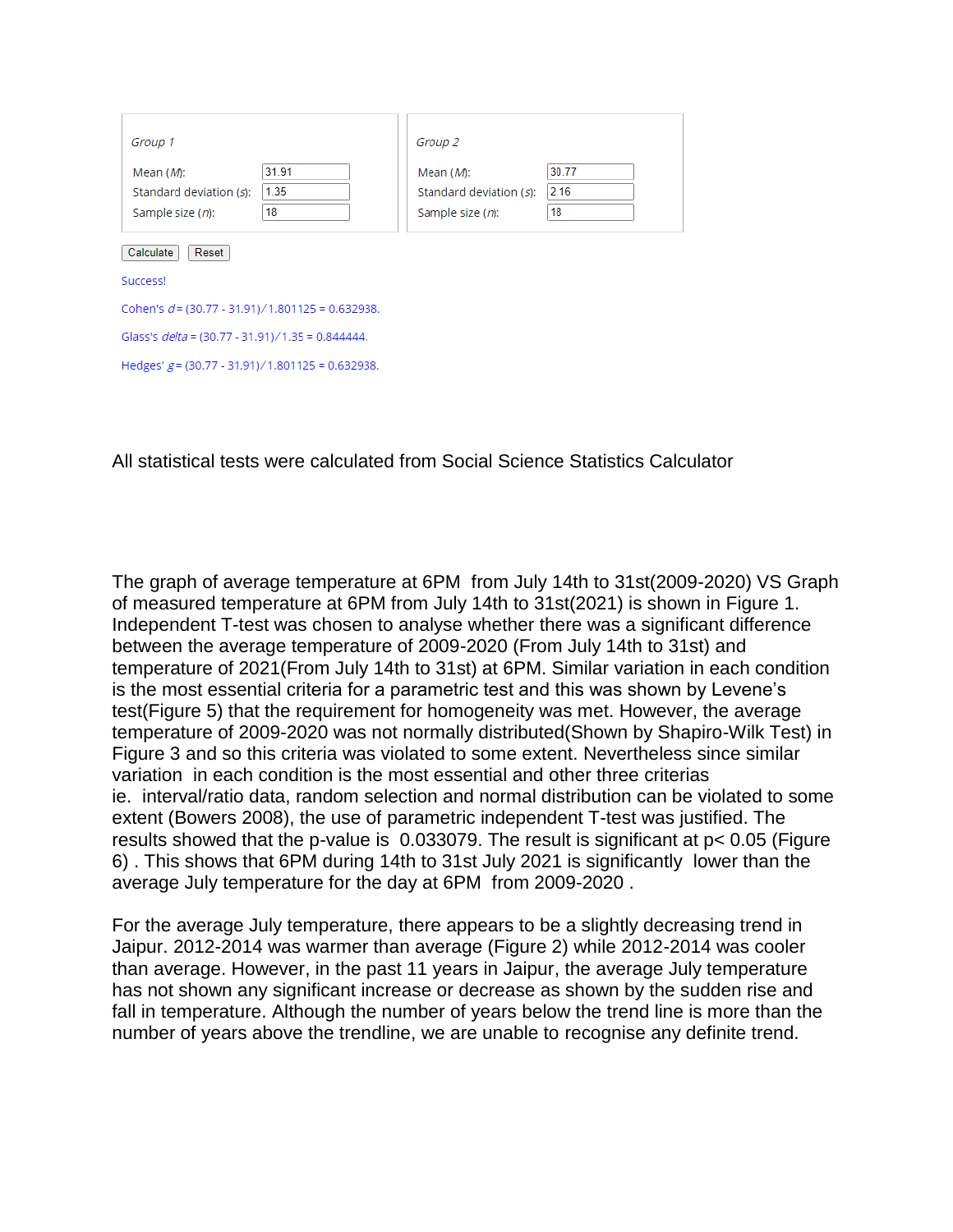## **Discussions**

Ross et al. 2018 has documented a pattern consisting of two warming regions over India, one to the northwest and one to the south and a region of reduced warming with greatest magnitude in northeastern India but with an extension southwestward into central India. Despite the IPCC report in 2014 suggested that the warming trend is observed in Northwest and southern India with the greatest warming in the Northwest and several studies has shown that global warming is taking place on the planet( IPCC 5th assessment report, NASA;NOAA Global climate change indicators,NASA GISTEMPv4,HadCRUT Global Temperature Data) the question rises as to why there is an interruption in the temperature trend in India.

Although the warming trend in Northwestern India is notable (beginning in 1970s and accelerated in the 2000s and 2010s) and the maximum temperatures observed during warm pre monsoon season with an accelerating pace particularly in the last two decades, the pattern in India is interrupted by a broad cooling pattern extending from northeast to southwestward of the country(Ross et al,2018; Krishnan et al,2002). Krishnan et al. 2002 has shown that all India surface air temperature from January to May has shown relative cooling by as much as 0.3◦C from the 1950s onwards when global effects of greenhouse gases and natural variability has been filtered out from time series of temperature data. However, the authors in cited study showed that this cooling effect was not observed during the wet season ie. July to September. Thus, it is unclear as to whether the explanations for the decreasing trend in the temperature cited will be relevant to the findings for the trend in July 2021 temperature at 6PM.

Krishnan et al, 2002 explained that this surface cooling was attributed to anthropogenic emissions over Asian region that produced a large region of brownish haze over most of the North Indian ocean and south Asia. The research further explained that the haze region is composed of aerosol that absorb solar radiation by direct aerosol effect which could reduce surface insolation by about −10 to −30 W/m2 (cooling effect) and increasing absorption in the aerosol layer (0 to 3 km) by about 10 to 30W/m2 (warming effect). With regards to cloudiness, radiation balance by increase in cloudiness through the two aerosol indirect effects has been small compared to the aerosol direct effect (Norris, J.R 2001). Other studies have also supported this trend. Satellite observations from MODIS and MISR for the period of 2001-2013 showed an increasing trend in Aerosol Optical Depth during parts of the year due to increase in anthropogenic activities(Mehta et al.2015). Moreover, MODIS and MISR data for the period of 2001-2014 has observed increasing trends in the economically growing portions of Asian landmass and surrounding oceanic regions(Mehta et al.2016). Krishnan et al 2002 stated that "the climate system could respond by transporting the (heat from) absorbed radiation to regions outside the haze layer and thus warm the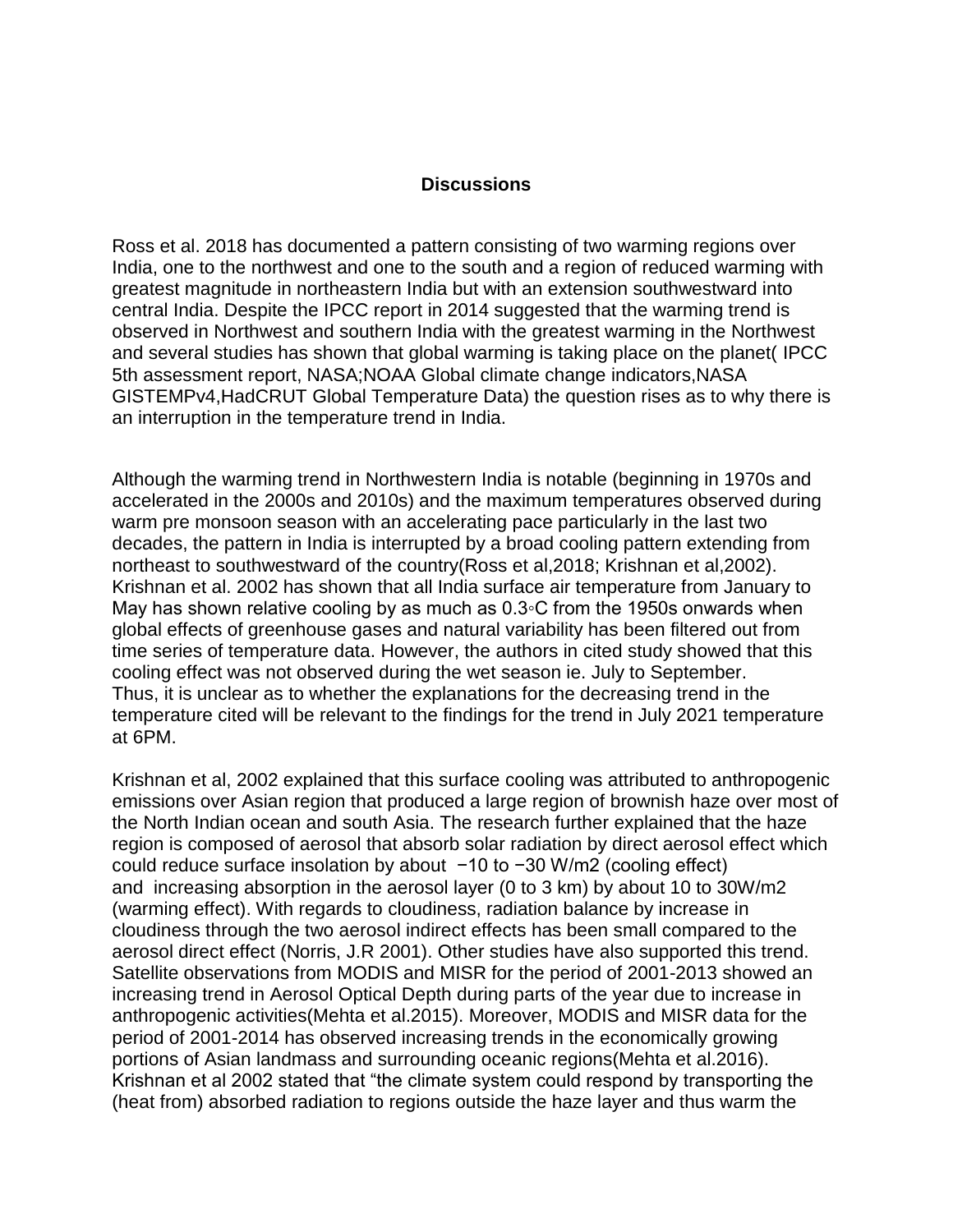surface there. In other words, the region that contributes to the haze will be subject to surface cooling whereas the regions outside could be warming, thus contributing to global warming". Thus, the aerosol cooling effect may provide explanations to the cooling temperature trend in Jaipur from 2009-2021 as urbanisation, growth of factories and transportation increases anthropogenic aerosol emissions during the time period.

However, with regards to 6PM July 2021 temperatures(Figure1), the explanation that anthropogenic aerosol contributed to the decrease in temperature trend in 2021 seems unlikely. During the COVID-19 lockdown in Mumbai particulate matter(PM) reduced and oxides of nitrogen and sulfur sharply declined(Chattopadhyay, A., & Shaw, S. 2021). Moreover, research in other parts of China and India supports that COVID-19 lockdown policies have led to improvements in air quality by reducing Air Quality Index(AQI) (Bao & Chang. 2020). Thus air quality would be expected to improve during 2021 in light of lockdown policies and reduction in transportation would have reduced aerosol levels as well.

Another possible explanation to the cooling trend in Jaipur is the arrival of early monsoon season which could explain the significant cooling trend in 6PM temperature(Figure1). The results of Viswambharan 2018 also showed a contrasting trend in rainfall over India(in heavy, moderate as well as low rainfall regions) in each month of the summer season. And the monthly trend is also not uniform in moderate to low rainfall occurring regions of India. Thus, the variability in rainfall trend and pattern may have led to a significant cooling effect in July 2021.

It is also noteworthy to consider the random variation in temperature trends from year to year. Even with a wide range of models, temperature maps and large databases there are chances that the variation in temperature will be a random occurrence. Hence, taking into account the random variation in temperature,significant cooling trend in July temperatures at 6PM in Jaipur(Figure1) or even the trend in average July temperature in Jaipur from 2009-2021(Figure2) may be simply due to this random variation.

Even though the findings of this study remain inconclusive of the definite trend in temperature in the city of Jaipur, several pieces of evidence have already demonstrated that the 2010s is the hottest decade(Fischer, Sippel & Knutti 2021;Gaworecki, Mike. 2020) and the data obtained was within the range of the hottest decade which is a confirmation that heating in India is continuing as there is no evidence to suggest a reversal in the trend of rising temperature. And according to the IPCC 5th assessment report, warming of the climate system is unequivocal. The impacts of climate change are likely to be a diminishing amount of ice and snow(European Union Climate Action), reduction in biodiversity(Watts et al.2015) and even adverse impacts on urban structures(Grimmond 2011). In terms of human health, climate change could lead to increased prevalence of immunologic diseases and worsening respiratory allergic disease(Meierrieks,2020). The impacts of climate change on deaths from heat stress in India(Rohini et al.2016) and reduction in agricultural yield(Soora et al. 2013) as well as increased in diarrhea (Moors E et al. 2013)and Malaria transmission(Dhiman et al. 2010) has also been well documented.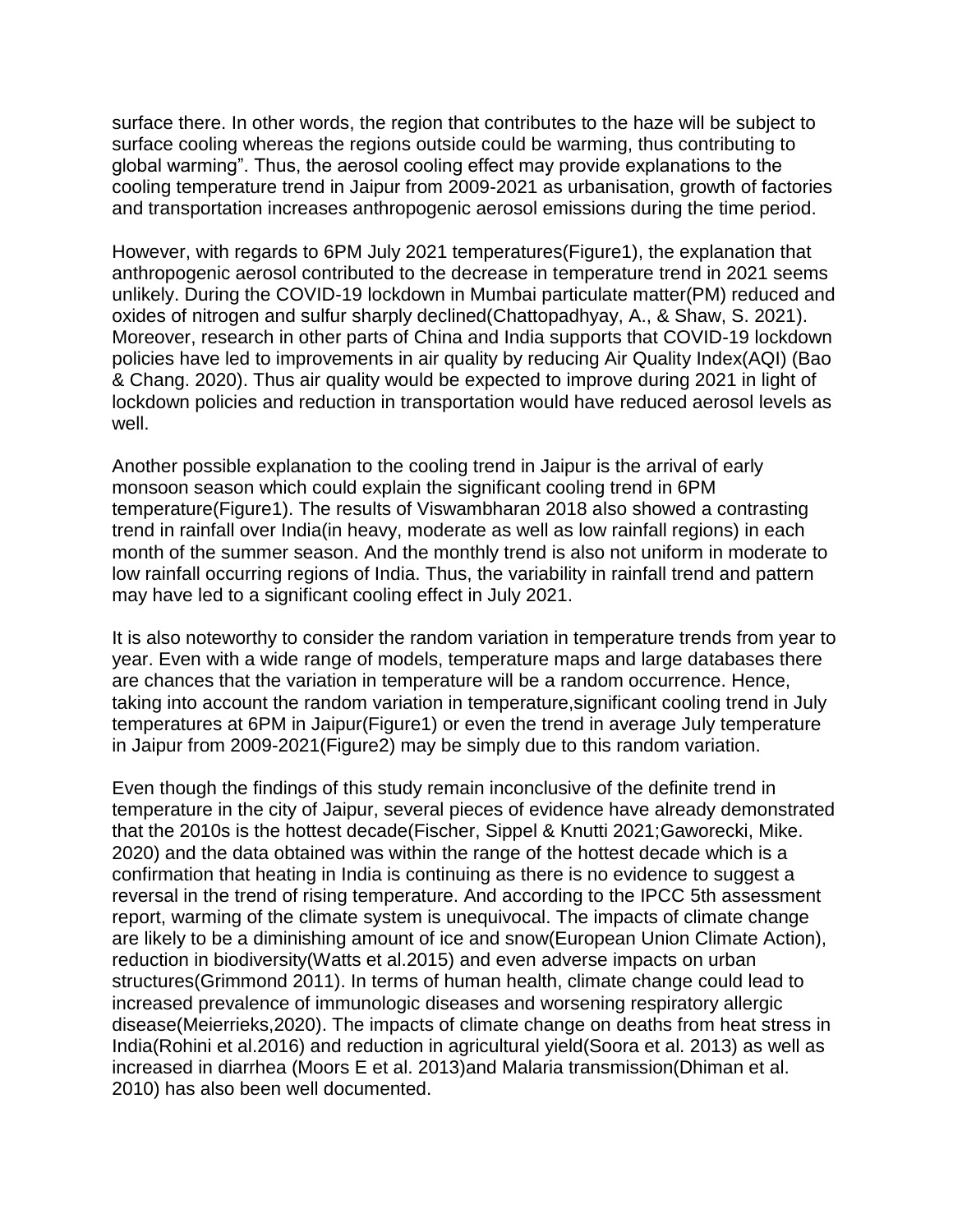# **Future Research**

Considering the various factors that influence temperature changes this short-term study could only demonstrate variations in temperatures that might not necessarily be reflective of the long term trend. A larger data set and temperature measurements would allow for more credible findings. In order for this to happen, continuous measurements must be taken. Continuous data obtained may also help reduce random variation in individual measurements. Moreover, since climate change is a long term phenomenon, taking place over many years, documenting temperature over a longer period of years than what was done in this study may provide greater insights into the trend in changing temperature of Jaipur.

It is also noteworthy to consider an investigation into the average temperature trend in other months of the year in Jaipur to find whether there is any definite trend. This would also give a larger context to the findings in this study about the average July temperature in Jaipur from 2009 to 2021. Since the cooling trend was not anticipated, documenting the effects of anthropogenic aerosol on Indian monsoon would also provide insights into the findings of this study. To test the cooling effect of aerosol hypothesis, an apparatus that measures aerosol could be used to compare aerosol variation in air during different days with respect to temperature.

### **Solutions**

Although reductions in atmospheric greenhouse gases ,which contributes to global warming, can be met by: (1) a shift from fossil fuels to renewable energy; (2) improved energy efficiency; (3) carbon capture and storage (CCS) at the point of CO2 generation; and (4) the protection and enhancement of natural carbon sinks[\(Griscom et al., 2017;](https://www.frontiersin.org/articles/10.3389/fmars.2018.00337/full#B57) [Rockström et al., 2017\)](https://www.frontiersin.org/articles/10.3389/fmars.2018.00337/full#B123) there is a need to find solutions that are sustainable long term and contribute to Sustainable development goals(SDG) of the UN concerning human health and well-being, climate action and life on land and on water etc.

Nature based solutions(NbS) is one way to address the impacts of climate change on people. Although most solutions to the impact of climate change on people, built infrastructure and coastal protections have involved engineering solutions, nature based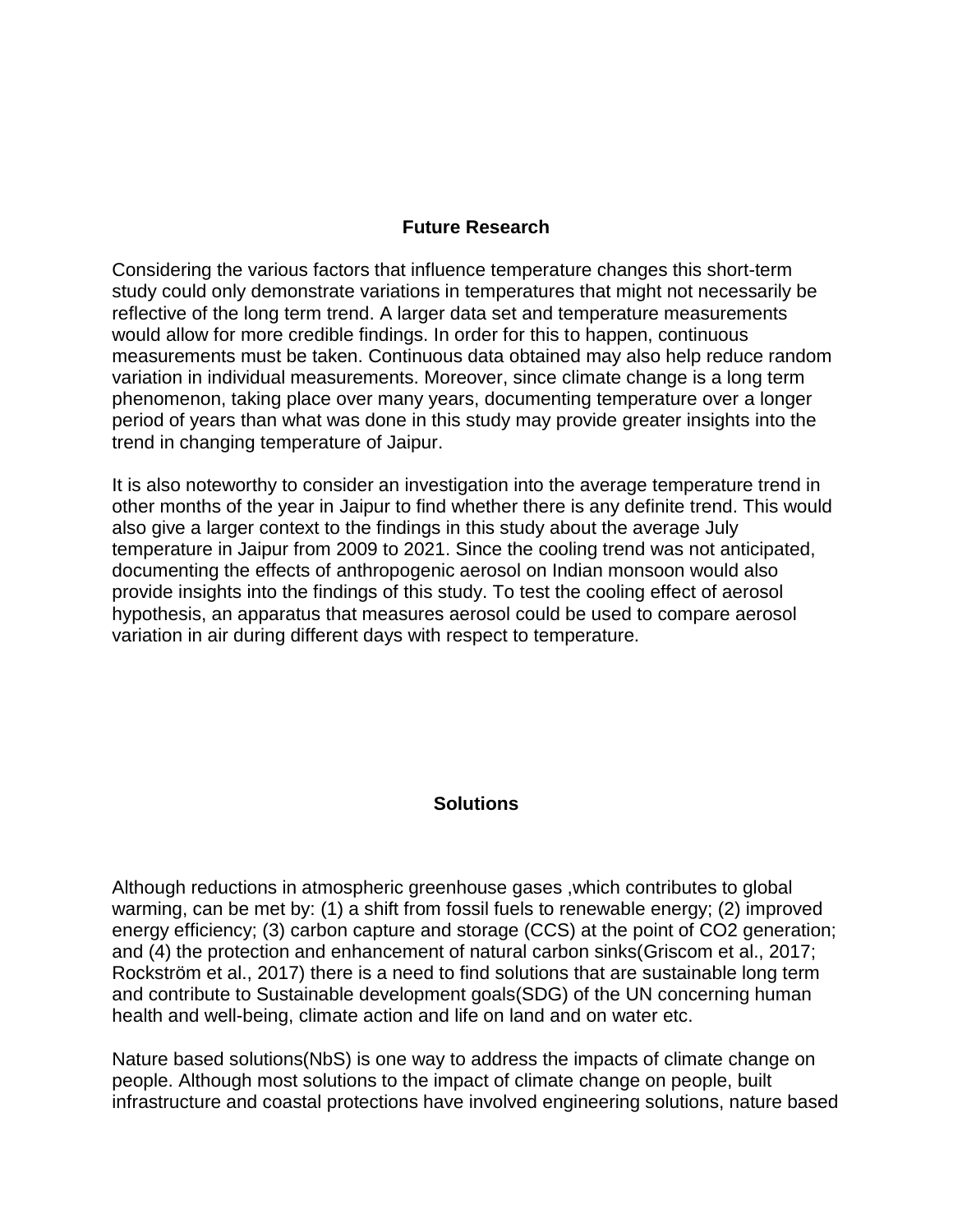solutions can also be used to complement these approaches(Hobbie & Grimm, 2020; Kapos, Wicander, Salvaterra, Dawkins, & Hicks, 2019; The Royal Society, 2014). Nature based solutions involve measures such as ecosystem based adaptations, ecosystem based disaster reduction, green and blue infrastructure and forest restoration etc (Cohen-Shacham et al., 2016, 2019).Slope vegetation and wetland protection were reported to be more effective at addressing fresh water flooding than engineered approaches such as check dams, artificial water water storage alternatives or buffer tanks(Amini, A., Ghazvinei, P. T., Javan, M., & Saghafian, B. (2014)). Another advantage of NbS is that they can address multiple sustainable development goals simultaneously(Chausson et al. 2020).The study by Chausson et al. 2020 supported that investments in NbS can be beneficial for ecosystems.Chausson et al. 2020 also observed 91 cases in their study that reported ecological outcomes of nature-based interventions in addition to effectiveness in reducing a climate impact.Some of the positive outcomes were increased number of species,functional diversity, or higher plant and animal productivity(e.g., Barsoum et al., 2016; Biel, Hacker, Ruggiero, Cohn, & Seabloom, 2017; Liquete,Udias, Conte, Grizzetti, & Masi, 2016)

With regards to ocean solutions, the restoration of coastal vegetation such as salt marshes, mangroves and seagrasses could enhance carbon sink capacity and help avoid emissions from existing large carbon stocks [\(Mcleod et al., 2011;](https://www.frontiersin.org/articles/10.3389/fmars.2018.00337/full#B95) [Herr and](https://www.frontiersin.org/articles/10.3389/fmars.2018.00337/full#B64)  [Landis, 2016\)](https://www.frontiersin.org/articles/10.3389/fmars.2018.00337/full#B64). Fertilisation which involves artificial increase in the primary production of the ocean and carbon dioxide uptake by phytoplankton in the open ocean could be achieved by adding soluble iron to surface water where it is currently lacking is an additional method(Jean-Pierre et al. 2018). Moreover, alkalinisation, which is the addition of various alkaline substances that consume CO2 or neutralise ocean acidity[\(Rau, 2011;](https://www.frontiersin.org/articles/10.3389/fmars.2018.00337/full#B115) [Renforth and Henderson, 2017\)](https://www.frontiersin.org/articles/10.3389/fmars.2018.00337/full#B119) could be achieved by increasing the concentration of carbonate or hydroxide ions in surface waters. This would shift the chemical equilibrium in seawater to increase the oceanic uptake of CO2.

### References

Pachauri, Rajendra K., Myles R. Allen, Vicente R. Barros, John Broome, Wolfgang Cramer, Renate Christ, John A. Church, et al. "Climate Change 2014 Synthesis REPORT. Contribution of Working Groups I, II, and III to the Fifth Assessment Report of the Intergovernmental Panel on Climate Change." the UWA Profiles and Research Repository. IPCC, January 1, 1970. https://researchrepository.uwa.edu.au/en/publications/climate-change-2014-synthesis-reportcontribution-of-working-grou.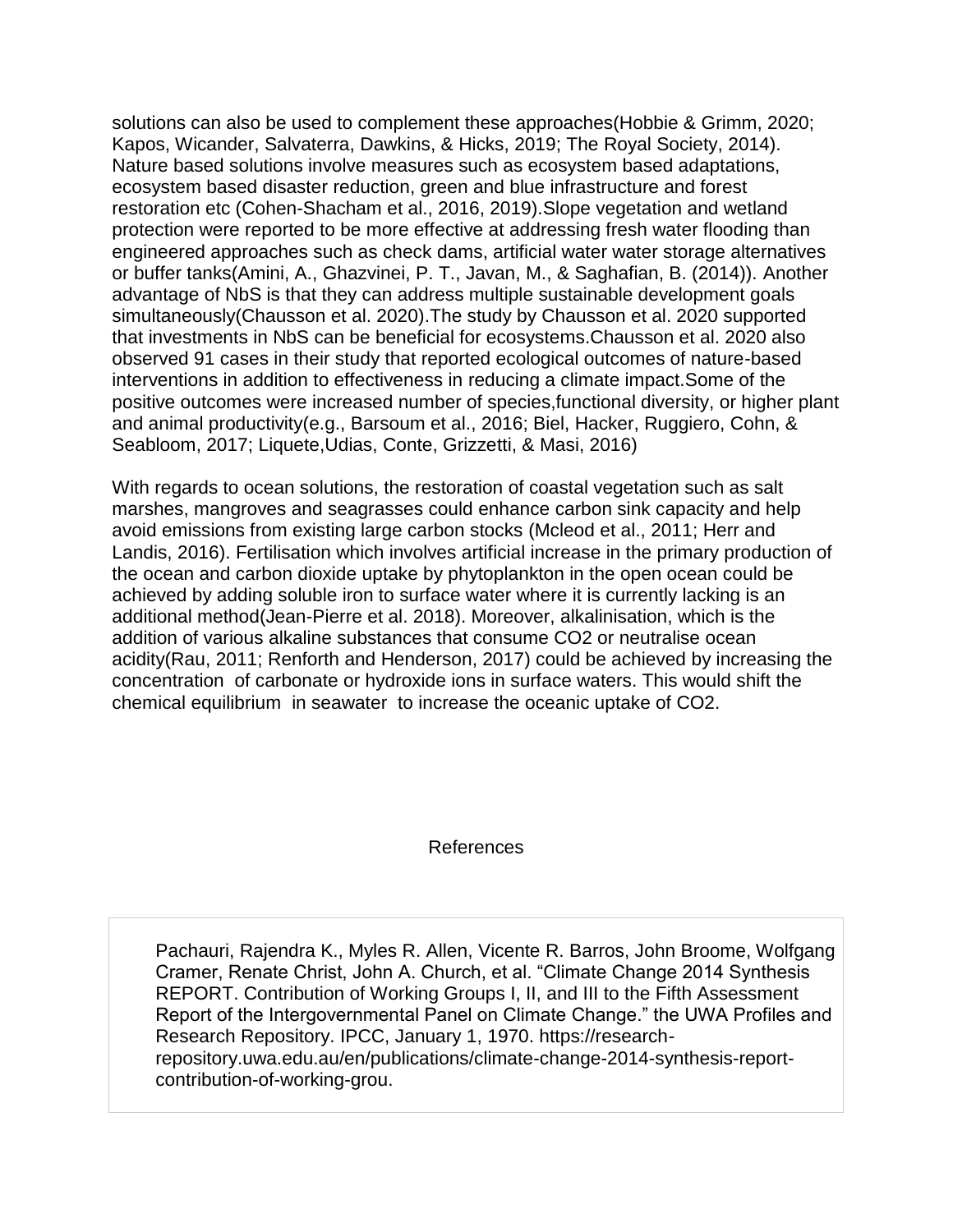"Climate Change and Land." Special Report on Climate Change and Land. Accessed August 9, 2021. https://www.ipcc.ch/srccl/.

"Climate Change Evidence: How Do We Know?" NASA. NASA, July 28, 2021. https://climate.nasa.gov/evidence/.

Owen Gaffney, Will Steffen. "The Anthropocene Equation - Owen Gaffney, Will Steffen, 2017." SAGE Journals, February 10, 2017. https://journals.sagepub.com/doi/abs/10.1177/2053019616688022?journalCode=a nra.

"IPCC Science REPORT: Climate Change Unequivocal, Human Influence at Least 95% Certain." Climate Action - European Commission. European Union, November 23, 2016.

https://ec.europa.eu/clima/news/articles/news\_2013092701\_en.

Watts, Nick, W Neil Adger, Paolo Agnolucci, Jason Blackstock, Peter Byass, Wenjia Cai, Sarah Chaytor, et al. "Health and Climate Change: Policy Responses to Protect Public Health." The Lancet 386, no. 10006 (2015): 1861–1914. https://doi.org/10.1016/s0140-6736(15)60854-6.

Nunez, Sarahi, Eric Arets, Rob Alkemade, Caspar Verwer, and Rik Leemans. "Assessing the Impacts of Climate Change On Biodiversity: Is below 2 °c Enough?" Climatic Change 154, no. 3-4 (2019): 351–65. https://doi.org/10.1007/s10584-019-02420-x.

Lovejoy, Thomas, and Lee Hannah. "Biodiversity and Climate Change." Transforming the Biosphere, 2019. https://doi.org/10.2307/j.ctv8jnzw1.

Pires, Aliny P., Diane S. Srivastava, Nicholas A. Marino, A. Andrew MacDonald, Marcos Paulo Figueiredo‐Barros, and Vinicius F. Farjalla. "Interactive Effects of Climate Change and Biodiversity Loss on Ecosystem Functioning." Ecology 99,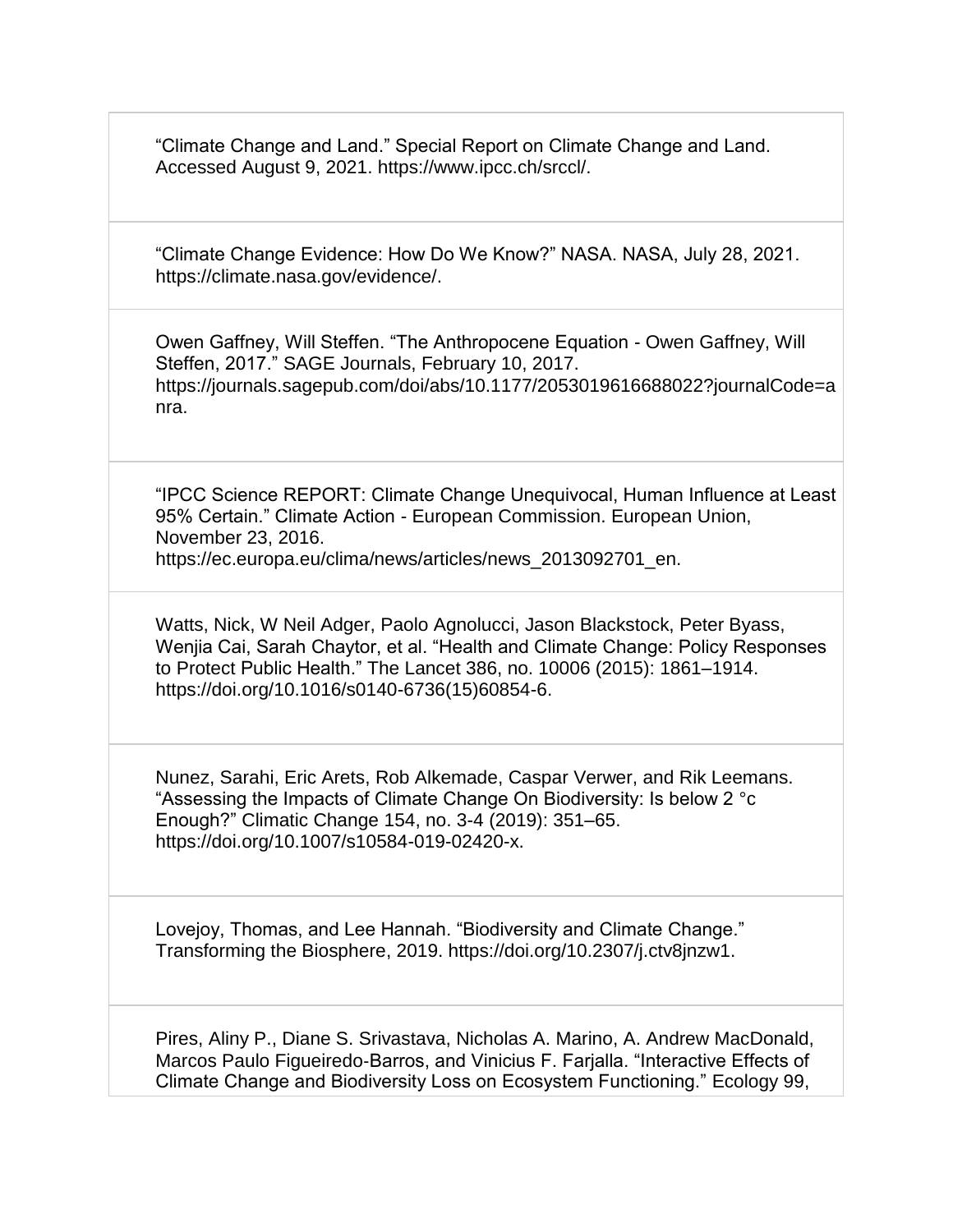no. 5 (2018): 1203–13. https://doi.org/10.1002/ecy.2202.

González, Ainhoa, Alison Donnelly, Mike Jones, Nektarios Chrysoulakis, and Myriam Lopes. "A Decision-Support System for Sustainable Urban Metabolism in Europe." Environmental Impact Assessment Review 38 (2013): 109–19. https://doi.org/10.1016/j.eiar.2012.06.007.

Grimmond, C.S. Urban climate in the coastal zone: Resilience to weather extremes. In Pelling, M. (ed.). Megacities and the Coast: Transformation for Resilience, a preliminary review of knowledge, practice and future, Abingdon: Land-Ocean Interactions in the Coastal Zone (LOICZ), pp. 37–42, 2011.

Meierrieks, Daniel. "Weather Shocks, Climate Change and Human Health.", October 23, 2020. https://doi.org/10.1016/j.worlddev.2020.105228.

Katelaris, C.H. and Beggs, P.J. (2018), Climate change: allergens and allergic diseases. Intern Med J, 48: 129-134. <https://doi.org/10.1111/imj.13699>

D'Amato G, Annesi-Maesano I, Vaghi A, Cecchi L, D'Amato M. How Do Storms Affect Asthma? Curr Allergy Asthma Rep. 2018 Mar 24;18(4):24. doi: 10.1007/s11882-018- 0775-9. PMID: 29574559.

D'Amato G, Cecchi L, D'Amato M, Liccardi G. Urban air pollution and climate change as environmental risk factors of respiratory allergy: an update. J Investig Allergol Clin Immunol. 2010;20(2):95-102; quiz following 102. PMID: 20461963.

Ray, Carly, and Xue Ming. 2020. "Climate Change and Human Health: A Review of Allergies, Autoimmunity and the Microbiome" International Journal of Environmental Research and Public Health 17, no. 13: 4814. https://doi.org/10.3390/ijerph17134814

Soora NK, Aggarwal PK, Saxena R, Rani S, Jain S, Chauhan N. 2013. An assessment of regional vulnerability of rice to climate change in India. Clim. Change 118(3–4):683– 99

Birthal PS, Khan T, Negi DS, Agarwal S. 2014. Impact of climate change on yields of major food crops in India: implications for food security. Agric. Econ. Res. Rev. 27(2):145–55

Moors E, Singh T, Siderius C, Balakrishnan S, Mishra A. 2013. Climate change and waterborne diarrhoea in northern India: impacts and adaptation strategies. Sci. Total Environ. 468–69:S139–51

Dhiman RC, Pahwa S, Dhillon GPS, Dash AP. 2010. Climate change and threat of vector-borne diseases in India: Are we prepared? Parasitol. Res. 106(4):763–73

Srinivasan, J. "Impact of Climate Change on India." India in a Warming World: Integrating Climate Change and Development. : Oxford University Press, 19. Oxford Scholarship Online. Date Accessed 24 Jul. 2021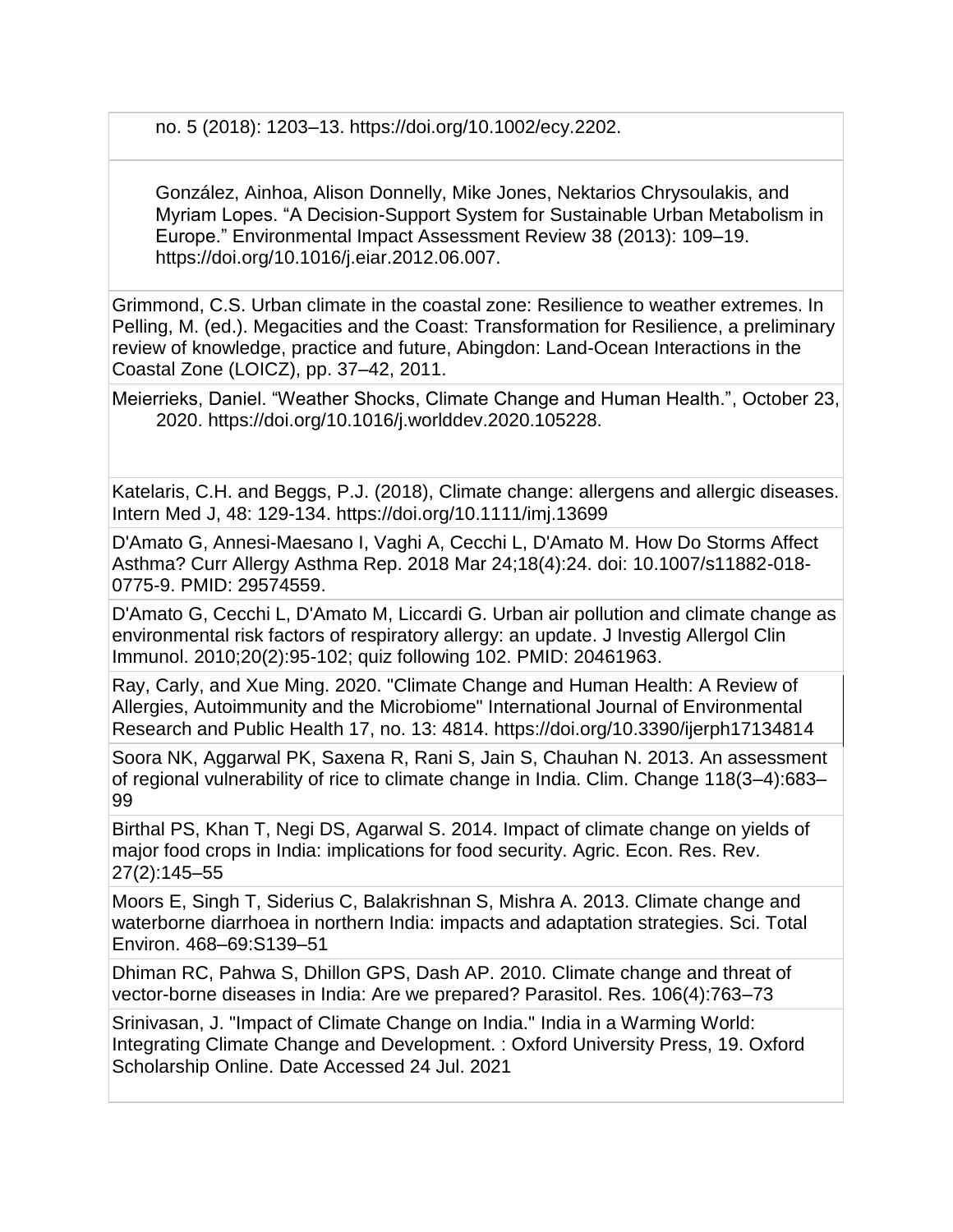Dubash, Navroz K. "An Introduction to India"s Evolving Climate Change Debate: From Diplomatic Insulation to Policy Integration." In India in a Warming World: Integrating Climate Change and Development, edited by Navroz K. Dubash. Delhi: Oxford University Press, 2019. Oxford Scholarship Online, 2019. doi: 10.1093/oso/9780199498734.003.0001.

[Rohini, P., M. Rajeevan, and A.K. Srivastava. 2016. "On the Variability and Increasing](http://dx.doi.org/10.1038/srep26153)  [Trends of Heat Waves over India", Nature Scientific Reports, 6\(26153\). Available at](http://dx.doi.org/10.1038/srep26153)  [http://dx.doi.org/10.1038/srep26153.](http://dx.doi.org/10.1038/srep26153)

Mall, R. K., Akhilesh Gupta, Ranjeet Singh, R. S. Singh, and L. S. Rathore. "Water Resources and Climate Change: An Indian Perspective." <i>Current Science</i> 90, no. 12 (2006): 1610-626. Accessed August 22, 2021. http://www.jstor.org/stable/24091910.

Chen, J., F. P. Brissette, A. Poulin, and R. Leconte (2011), Overall uncertainty study of the hydrological impacts of climate change for a Canadian watershed, Water Resour. Res., 47, W12509, doi:10.1029/2011WR010602

Jie Chen, François P. Brissette, Robert Leconte,Uncertainty of downscaling method in quantifying the impact of climate change on hydrology,Journal of Hydrology, Volume 401, Issues 3–4,2011,Pages 190-202,

ISSN 0022-1694,https://doi.org/10.1016/j.jhydrol.2011.02.020. (https://www.sciencedirect.com/science/article/pii/S0022169411001351)

Core Writing Team, R.K. Pachauri, L.A. Meyer (Eds.), Climate Change 2014: Synthesis Report. Contribution of Working Groups I, II and III to the 5th AR of the Intergovernmental Panel on Climate Change, IPCC, Geneva, Switzerland (2014), p. 57

P. P. Dabral & Mharhoni Z. Murry. "Modelling and Forecasting of Rainfall Time Series Using SARIMA." SpringerLink, May 10, 2017. https://link.springer.com/article/10.1007/s40710-017-0226-y.

Jain, Sharad & Kumar, Vijay & Saharia, Manabendra. (2013). Analysis of Rainfall and Temperature Trends in Northeast India. International Journal of Climatology. 33. 10.1002/joc.3483.

Santosh M. Pingale, Deepak Khare, Mahesh K. Jat, Jan Adamowski,Spatial and temporal trends of mean and extreme rainfall and temperature for the 33 urban centers of the arid and semi-arid state of Rajasthan, India,Atmospheric Research,Volume 138,2014,Pages 73-90,

ISSN 0169-

8095,https://doi.org/10.1016/j.atmosres.2013.10.024.(https://www.sciencedirect.com/sci ence/article/pii/S0169809513003116)

Aditya Sharma, Devesh Sharma, S.K. Panda, Swatantra Kumar Dubey, Rajani K. Pradhan, Investigation of temperature and its indices under climate change scenarios over different regions of Rajasthan state in India, Global and Planetary Change, Volume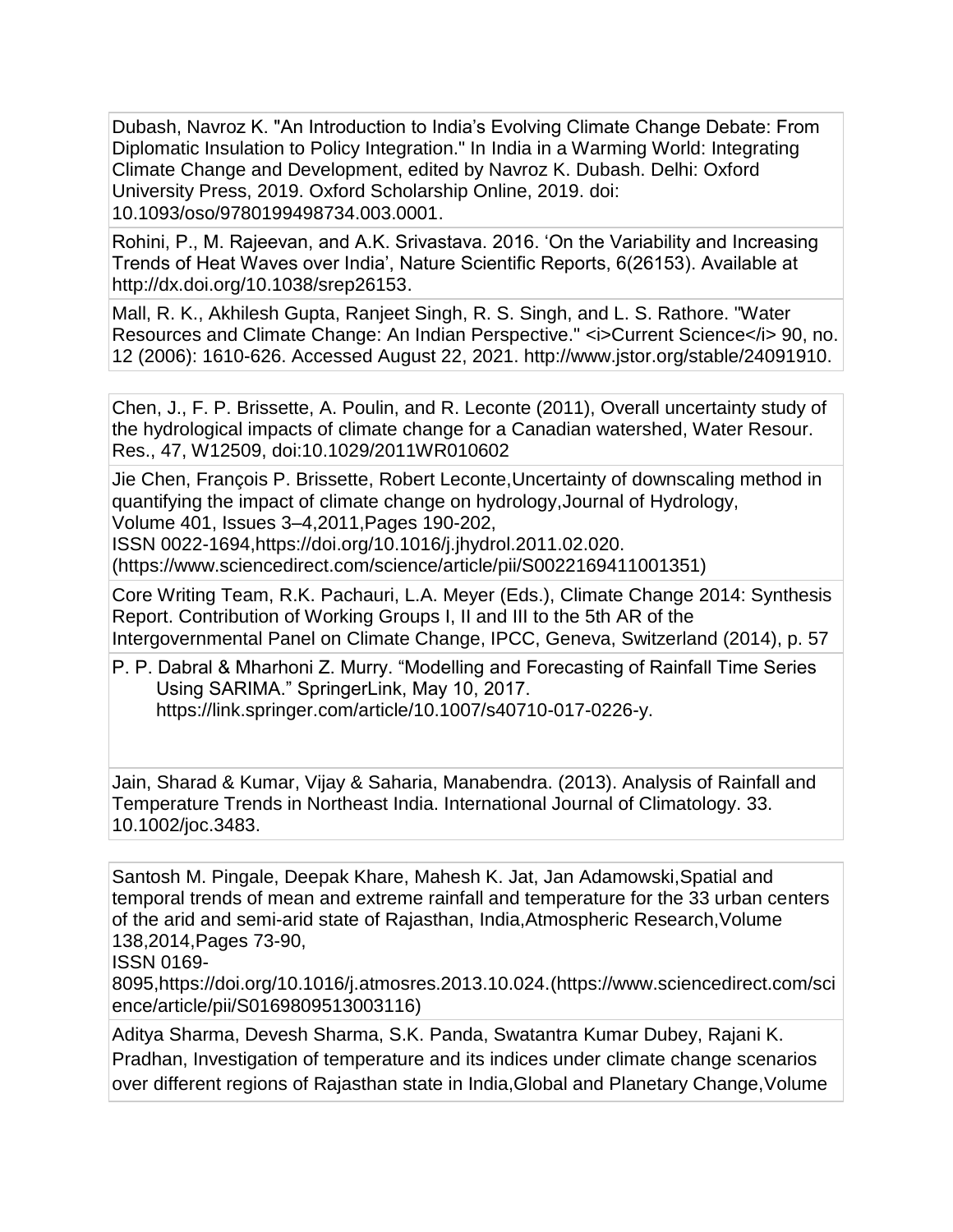161,2018,Pages 82-96,ISSN

09218181,https://doi.org/10.1016/j.gloplacha.2017.12.008.(https://www.sciencedirect.co m/science/article/pii/S0921818117302849)

Aneesh Mathew, Sumit Khandelwal, Nivedita Kaul,Investigating spatio-temporal surface urban heat island growth over Jaipur city using geospatial techniques,Sustainable Cities and Society,Volume 40,2018,Pages 484-500,ISSN

22106707,https://doi.org/10.1016/j.scs.2018.04.018.(https://www.sciencedirect.com/scie nce/article/pii/S2210670717310867)

Chandra, S., Sharma, D. & Dubey, S.K. Linkage of urban expansion and land surface temperature using geospatial techniques for Jaipur City, India. Arab J Geosci 11, 31 (2018). https://doi.org/10.1007/s12517-017-3357-6

Seema Jalan, Kavita Sharma. "SPATIO-TEMPORAL ASSESSMENT OF LAND USE/ LAND COVER DYNAMICS AND URBAN HEAT ISLAND OF JAIPUR CITY USING SATELLITE DATA." The International Archives of the Photogrammetry, Remote Sensing and Spatial Information Sciences, Volume XL-8, 2014 ISPRS Technical Commission VIII Symposium, 09 – 12 December 2014, Hyderabad, India, December 2014.

https://pdfs.semanticscholar.org/90dc/918dea3b3b9a244ebd17a29c3352212e740 8.pdf.

Ross RS, Krishnamurti TN, Pattnaik S, Pai DS. Decadal surface temperature trends in India based on a new high-resolution data set. Sci Rep. 2018 May 10;8(1):7452. doi: 10.1038/s41598-018-25347-2. PMID: 29748548; PMCID: PMC5945614.

PCC Climate Change Synthesis Report. Contribution of Working Groups I, II and III to the Fifh Assessment Report of the Intergovernmental Panel on Climate Change [(eds) Core Writing Team, Pachauri, R. K. & Meyer, L. A.]. 151 (IPCC, Geneva, Switzerland, 2014).

Krishnan, R. & Ramanathan, V. Evidence of surface cooling from absorbing aerosols. Geophys. Res. Lett. 29(9), 1340, https://doi. org/10.1029/2002GL014687 (2002).

Twomey, S. Pollution and the planetary albedo. Atmos. Environ. 8(12), 1251–6 Bibcode:1974AtmEn.8.1251T https://doi. org/10.1016/0004-6981(74)90004-3 (1974).

Albrecht, B. A. Aerosols, cloud microphysics, and fractional cloudiness. Science 245, 1227–1230 (1989)

Norris, J. R. Has Northern Indian Ocean cloud cover changed due to increasing anthropogenic aerosol? Geophys. Res. Lett. 28, 3271–3274 (2001).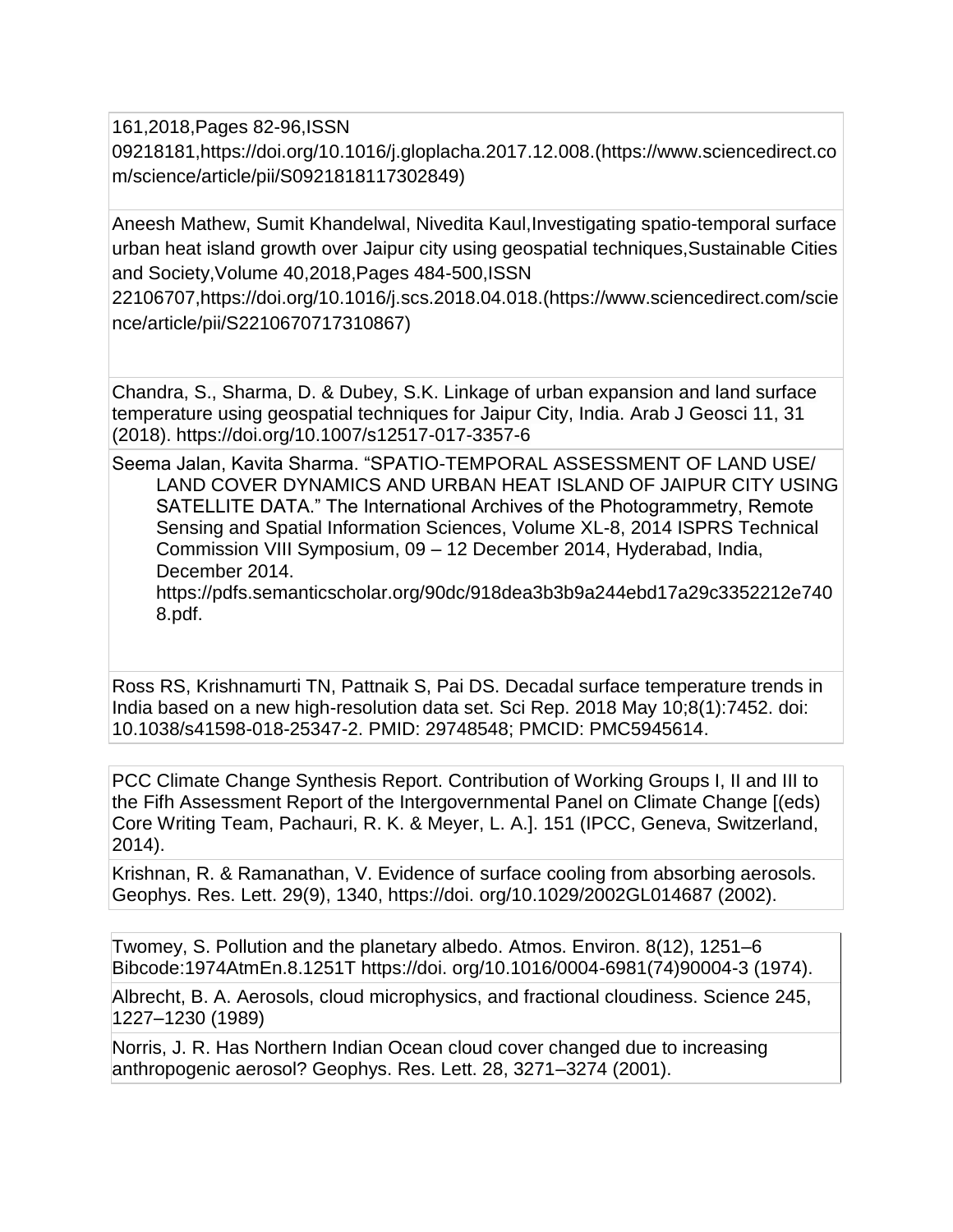Mehta, M. A study of aerosol optical depth variations over the Indian region using thirteen years (2001–2013) of MODIS and MISR Level 3 data. Atmos. Environ. 109, 161–170 (2015).

Mehta, M., Singh, R., Singh, A., Singh, N. & Anshumali. Recent global aerosol optical depth variations and trends: A comparative study using MODIS and MISR Level 3 data sets. Remote Sens. Environ. 181, 137–150 (2016).

Krishnan, R. & Ramanathan, V. Evidence of surface cooling from absorbing aerosols. Geophys. Res. Lett. 29(9), 1340, https://doi. org/10.1029/2002GL014687 (2002).

Chattopadhyay, A., & Shaw, S. (2021). Association between air pollution and COVID-19 pandemic: An investigation in Mumbai, India. GeoHealth, 5, e2021GH000383. <https://doi.org/10.1029/2021GH000383>

Gaworecki, Mike. 2020. 2019 was second-hottest year on record, 2010s hottest decade. Mongabay News [BLOG] (Jan 15), https://www.proquest.com/blogs-podcastswebsites/2019-was-second-hottest-year-on-record-2010s/docview/2338491269/se-2?accountid=8268 (accessed August 8, 2021).

"Nine of the Ten Hottest Years on Record All in the Last Decade." UNEP Global EnvironmentalAlert Service. UNEP, April 2011.http://citeseerx.ist.psu.edu/viewdoc/download?doi=10.1.1.684.3290&rep=rep 1&type=pdf.

Fischer, E.M., Sippel, S. & Knutti, R. Increasing probability of record-shattering climate extremes. Nat. Clim. Chang. 11, 689–695 (2021). https://doi.org/10.1038/s41558-021- 01092-9

Deng, Boer. "2014 Was the Hottest Year on Record." Nature News. January 7, 2015. https://www.nature.com/articles/nature.2015.16674.pdf?origin=ppub.

Tollefson, Jeff. 2015 Breaks Heat Record. January 28, 2016. https://www.nature.com/articles/nature.2016.19216.pdf.

Amini, A., Ghazvinei, P. T., Javan, M., & Saghafian, B. (2014). Evaluating the impacts of watershed management on runoff storage and peak flow in Gav-Darreh watershed, Kurdistan, Iran. Arabian Journal of Geosciences, 7(8), 3271–3279. https://doi.org/10.1007/s1251 7-013-0950-1

Hobbie, S. E., & Grimm, N. B. (2020). Nature-based approaches to managing climate change impacts in cities. Philosophical Transactions of the Royal Society B: Biological Sciences, 375(1794), 20190124. https:// doi.org/10.1098/rstb.2019.0124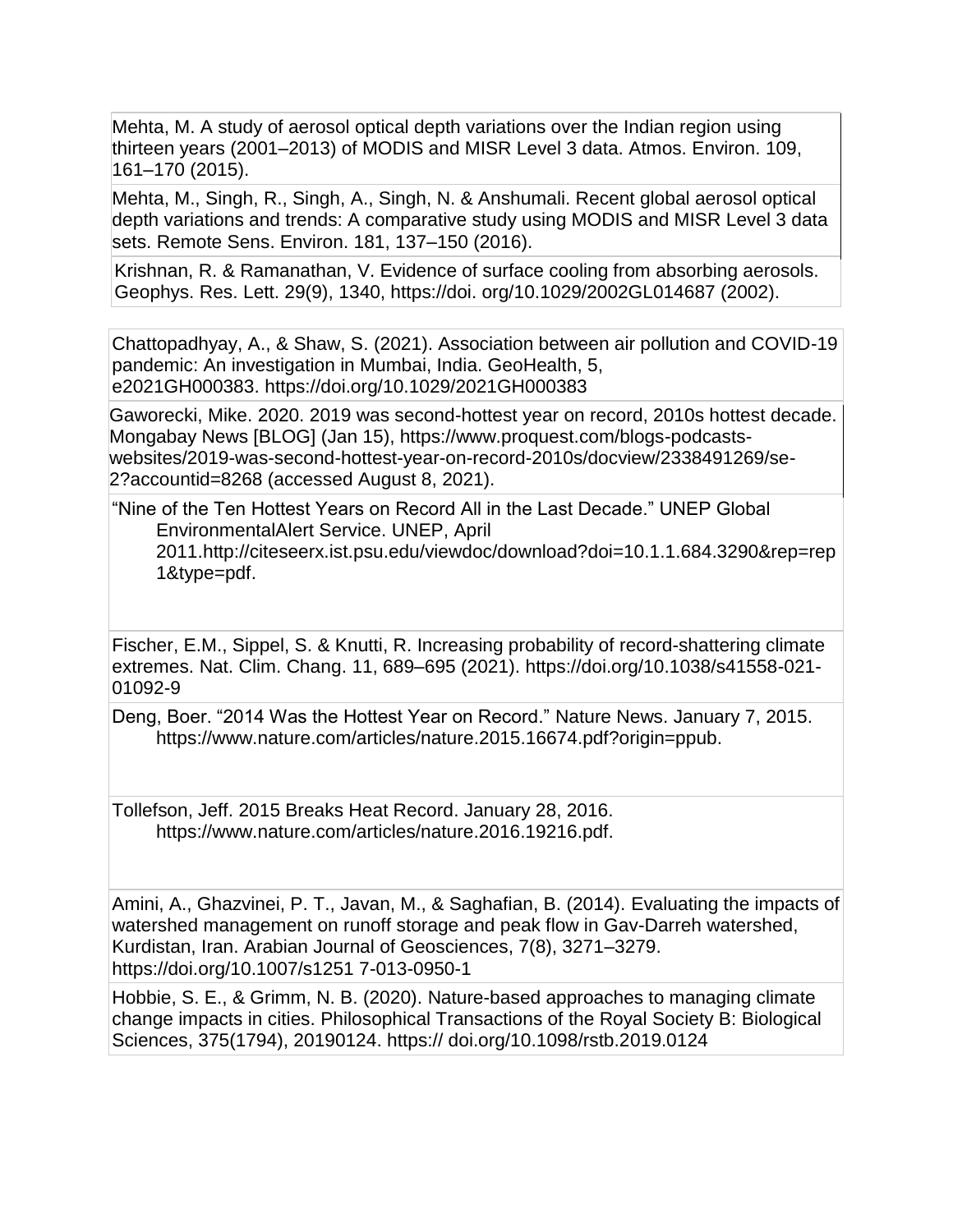Kapos, V., Wicander, S., Salvaterra, T., Dawkins, K., & Hicks, C. (2019). The role of the natural environment in adaptation, background paper for the global commission on adaptation. Rotterdam, The Netherlands and Washington, DC: Global Commission on Adaptation.

The Royal Society. (2014). Resilience to extreme weather. London, UK: The Royal Society.

Cohen-Shacham, E., Andrade, A., Dalton, J., Dudley, N., Jones, M., Kumar, C., … Walters, G. (2019). Core principles for successfully implementing and upscaling naturebased solutions. Environmental Science & Policy, 98, 20–29[.](https://doi.org/10.1016/j.envsci.2019.04.014)

<https://doi.org/10.1016/j.envsci.2019.04.014> Cohen-Shacham, E., Walters, G., Janzen, C., & Maginnis, S. (2016). Nature-based solutions to address global societal challenges. Gland, Switzerland: IUCN, 97 pp.

Chausson A, Turner B, Seddon D, Chabaneix N, Girardin CAJ, Kapos V, Key I, Roe D, Smith A, Woroniecki S, Seddon N. Mapping the effectiveness of nature-based solutions for climate change adaptation. Glob Chang Biol. 2020 Nov;26(11):6134-6155. doi: 10.1111/gcb.15310. Epub 2020 Sep 9. PMID: 32906226.

Barsoum, N., Coote, L., Eycott, A., Fuller, L., Kiewitt, A., & Davies, R. (2016). Diversity, functional structure and functional redundancy of woodland plant communities: How do mixed tree species plantations compare with monocultures? Forest Ecology and Management, 382, 244–256. https://doi.org/10.1016/j.foreco.2016.10.005

Biel, R. G., Hacker, S. D., Ruggiero, P., Cohn, N., & Seabloom, E. W. (2017). Coastal protection and conservation on sandy beaches and dunes: Context-dependent tradeoffs in ecosystem service supply. Ecosphere, 8(4), e01791. https://doi.org/10.1002/ecs2.1791

Liquete, C., Udias, A., Conte, G., Grizzetti, B., & Masi, F. (2016). Integrated valuation of a nature-based solution for water pollution control. Highlighting hidden benefits. Ecosystem Services, 22, 392–401. https://doi.org/10.1016/j.ecoser.2016.09.011

Griscom, B. W., Adams, J., Ellis, P. W., Houghton, R. A., Lomax, G., Miteva, D. A., et al. (2017). Natural climate solutions. Proc. Natl. Acad. Sci. U.S.A. 114, 11645–11650. doi: 10.1073/pnas.1710465114

Rockström, J., Gaffney, O., Rogelj, J., Meinshausen, M., Nakicenovic, N., and Schellnhuber, H. J. (2017). A roadmap for rapid decarbonization. Science 355, 1269– 1271. doi: 10.1126/science.aah3443

Mcleod, E., Chmura, G. L., Bouillon, S., Salm, R., Björk, M., Duarte, C. M., et al. (2011). A blueprint for blue carbon: toward an improved understanding of the role of vegetated coastal habitats in sequestering CO2. Front. Ecol. Environ. 9:552–560. doi: 10.1890/110004

Herr, D., and Landis, E. (2016). Coastal Blue Carbon Ecosystems. Opportunities for Nationally Determined Contributions. Policy Brief. Gland: International Union for the Conservation of Nature, 28.